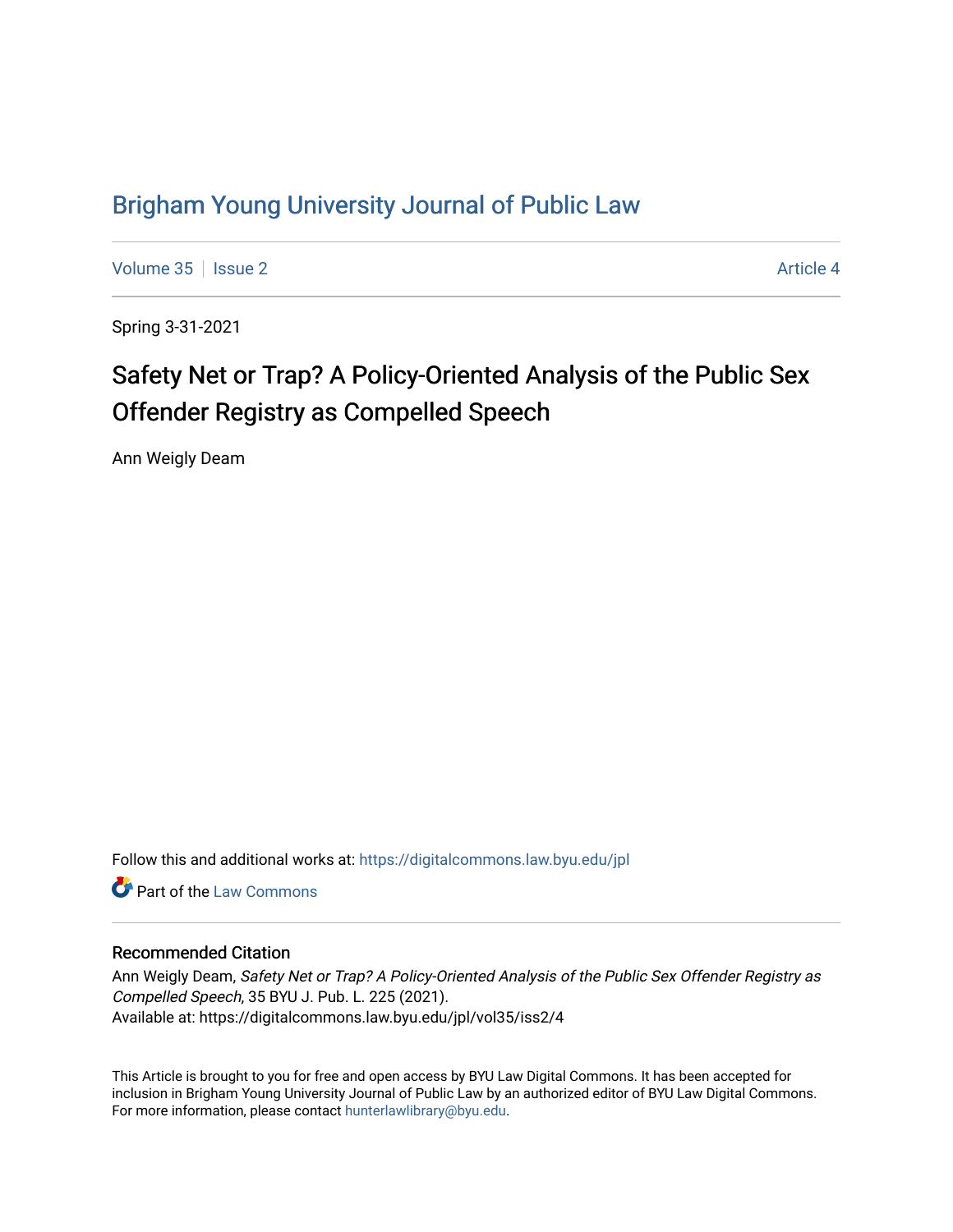### Safety Net or Trap?

## A Policy-Oriented Analysis of the Public Sex Offender Registry as Compelled Speech

#### *Ann Weigly Deam\**

#### I. INTRODUCTION

The scourge of sexual abuse of children defies justification. In the face of heinous crimes, legislatures have ensured public awareness of sex offenders living in our communities to protect our children from harm. We presume lawmakers have provided a great service to their constituents. We feel safer. What could possibly be wrong with this?

But what if these laws aren't accomplishing their intended results? What if we really aren't safer? And what if these laws not only fail to protect us, but harm society?

Over twenty-five years ago, lawmakers nationwide passed sex offender laws in response to high-profile cases involving sexual offenses, abduction, and murder of children.<sup>1</sup> Individuals convicted of sexual offenses are now required to provide specific personal information upon completion of their prison sentences. Keeping this information current is mandated by law. Foreseeably, this has significant impact on the lives of those on the registry and their ability to function in society. The purpose of this paper is to consider these laws in light of the First Amendment's prohibition against government-compelled speech. The framework of the New Haven School of Jurisprudence is an interdisciplinary process of addressing societal problems rather than a singular focus on legal analysis.<sup>2</sup> This unique policy-oriented approach "looks at possible outcomes of the decision making process on a particular issue and recommends choosing the decision that would maximise access by all to the things humans want

B.A. in Political Science, University of Florida; J.D., University of Florida, Levin College of Law; LL.M. in Intercultural Human Rights, St. Thomas University School of Law.

<sup>1.</sup> Karen J. Terry & Alissa R. Ackerman, *A Brief History of Major Sex Offender Laws*, *in* SEX OFFENDER LAWS: FAILED POLICIES, NEW DIRECTIONS 50, 55 (Richard G. Wright ed., 2d ed. 2015).

<sup>2.</sup> Siegfried Wiessner, *The New Haven School of Jurisprudence: A Universal Toolkit for Understanding and Shaping the Law*, 18 ASIA PAC. L. REV. 45 (2010).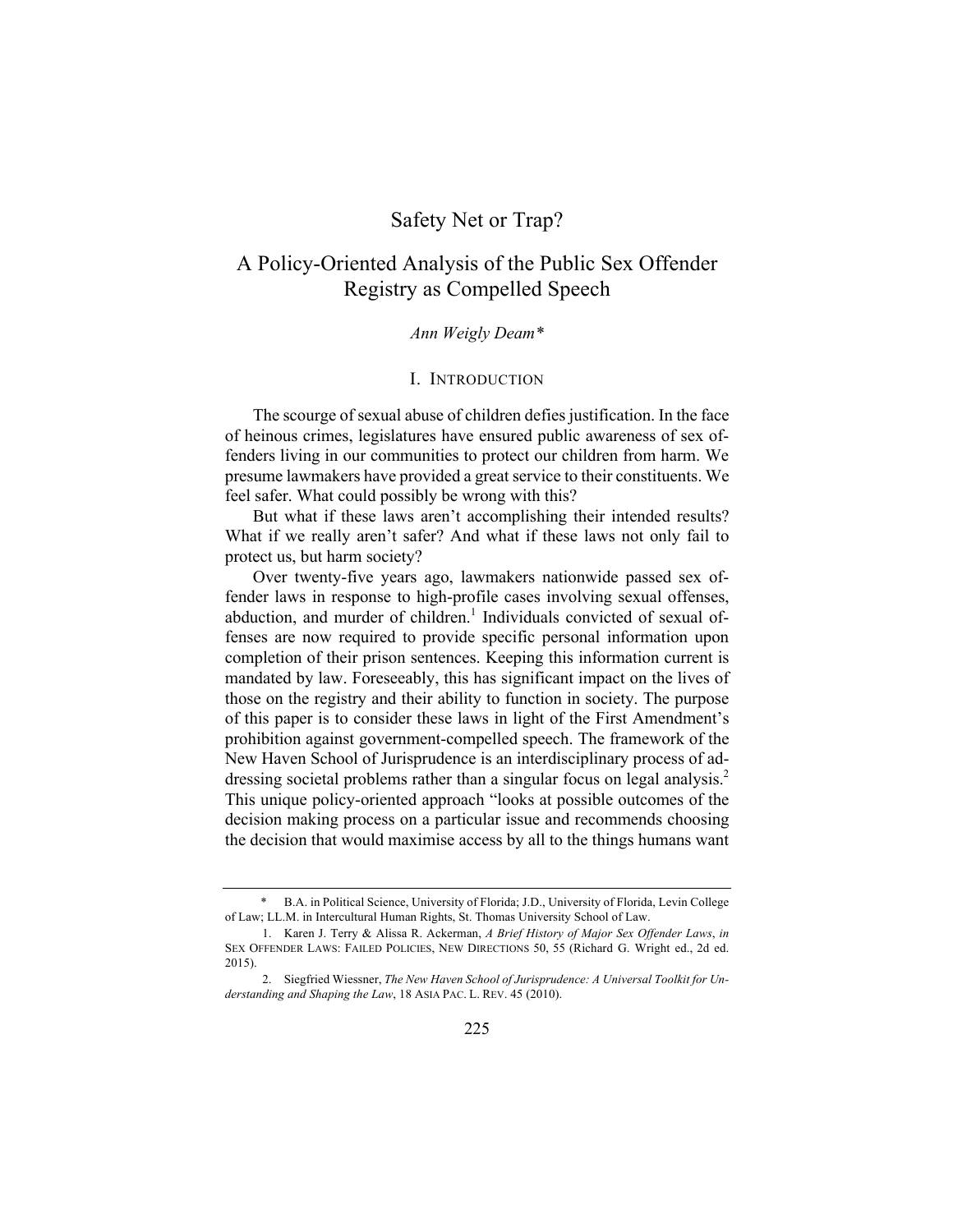out of life."3 The concept is one of human dignity which allows access by all people to key human values, not just the privileged.<sup>4</sup>

#### II. DELIMITATION OF THE PROBLEM

There is a universal desire to shield those most vulnerable. Everyone—especially children—need and deserve protection from those who would sexually abuse them. After horrific crimes of child abductions, assault, and murder, massive media attention "fueled widespread fears that children are at high risk of assault by repeat sex offenders."<sup>5</sup> Lawmakers responded by enacting legislation requiring states to maintain a registry of sex offenders. The registries were first available to law enforcement officials and later made available to the general public through subsequent legislation. $6$  These laws were based on assumptions that "sex offenders as a whole pose a distinct and ongoing risk to our communities when compared with many other kinds of criminal offenders."<sup>7</sup> Common assumptions about sex offenders are, "they inevitably reoffend, they have a propensity to kill their victims, they most frequently choose children as victims, and they are often strangers to their victims."8 It is also assumed that sex offenders have higher recidivism rates than other criminals, $9$  that "a registration system improves the ability of law enforcement to supervise

<sup>3.</sup> *Id.* at 51.

<sup>4.</sup> *Id.* at 51–52. *See* W. Michael Reisman, Siegfried Wiessner & Andrew R. Willard, Commentary, *The New Haven School: A Brief Introduction*, 32 YALE J.INT'L L. 575, 576 (2007) ("A public order of human dignity is defined as one which approximates the optimum access by all human beings to all things they cherish: power, wealth, enlightenment, skill, well-being, affection, respect, and rectitude."). Using this approach, this paper will first set forth a delimitation of problems presented by sex offender legislation and then consider conflicting claims of interested persons and groups. A look at past responses of the legal system to these various claims will be followed by a prediction of likely future decisions. Lastly, I appraise these responses and assert recommendations in furtherance of "a public order of human dignity."

<sup>5.</sup> Sarah Tofte, *No Easy Answers: Sex Offender Laws in the US*, 19 HUM. RTS. WATCH 1, 2 (2007), https://www.hrw.org/report/2007/09/11/no-easy-answers/sex-offender-laws-us.

<sup>6.</sup> Amanda Y. Agan, *Sex Offender Registries: Fear Without Function?*, 54 J. L. & ECON. 207, 210 (2011). *See* Jacob Wetterling Crimes Against Children and Sexually Violent Offenders Registration Improvements Act of 1997, 42 U.S.C. §§ 14071–73 (repealed 2006) [hereinafter Wetterling Act].

<sup>7.</sup> Lori McPherson, *The Sex Offender Registration and Notification Act (SORNA) at 10 Years: History, Implementation, and the Future*, 64 DRAKE L. REV. 741, 744 (2016).

<sup>8.</sup> Mary K. Evans, Robert Lytle & Lisa L. Sample, *Sex Offender Registration and Community Notification*, *in* SEX OFFENDER LAWS: FAILED POLICIES, NEW DIRECTIONS, *supra* note 1, at 142, 153.

<sup>9.</sup> Francis M. Williams, *The Problem of Sexual Assault*, *in* SEX OFFENDER LAWS: FAILED POLICIES, NEW DIRECTIONS, *supra* note 1, at 13, 31.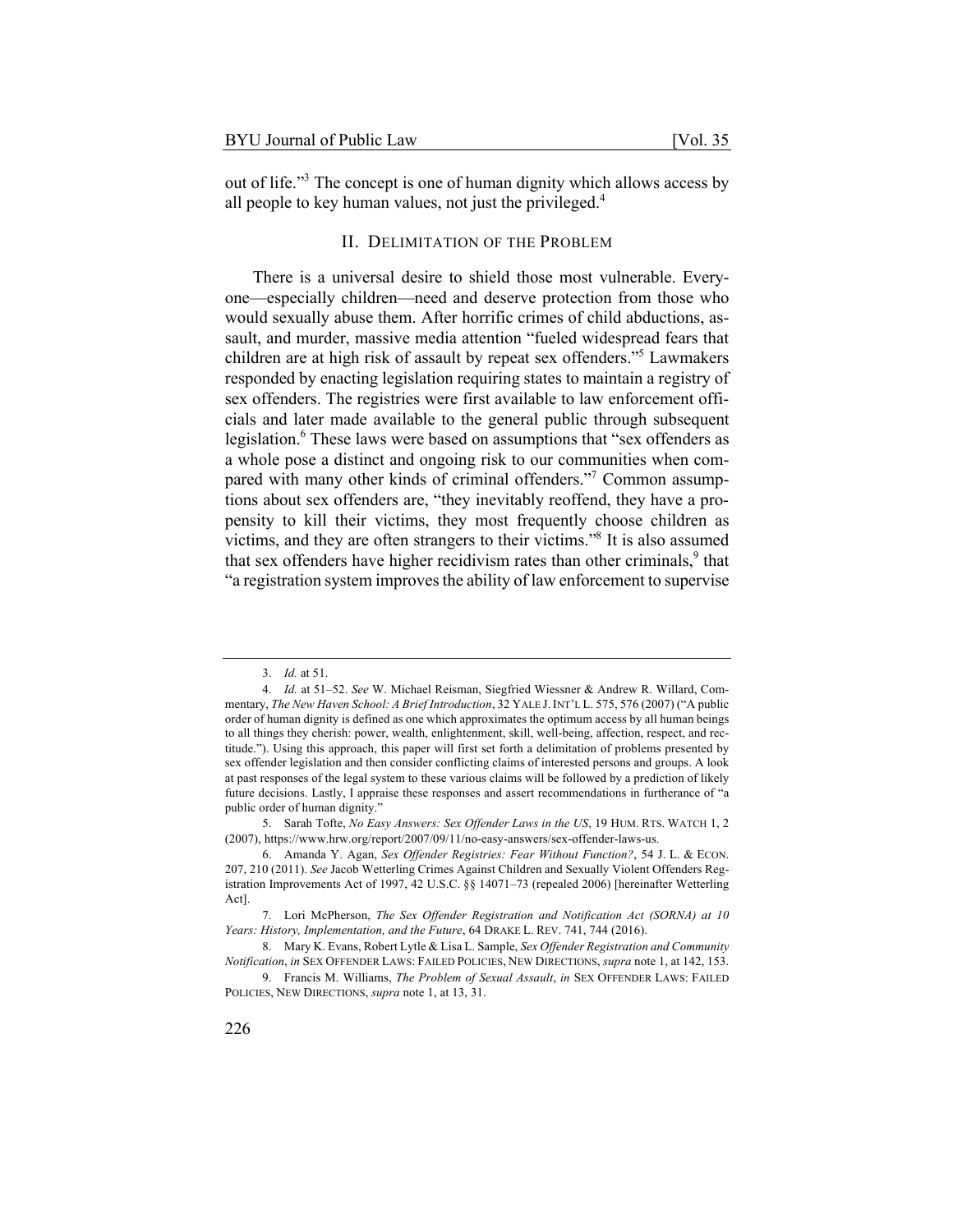such offenders and investigate new offenses,"<sup>10</sup> and that "community notification enables members of the public to specifically protect themselves and their families from risks in their communities."<sup>11</sup>

To address the piecemeal approach of federal legislation, Congress passed the Adam Walsh Child Protection and Safety Act of 2006, which includes the Sex Offender Registration and Notification Act (SORNA).<sup>12</sup> The clearly stated purpose of SORNA is "to protect the public from sex offenders and offenders against children, and in response to the vicious attacks by violent predators against the victims listed below."<sup>13</sup> The law specifically mentions seventeen individuals, aged 5 to 31, who were victims of heinous crimes.<sup>14</sup>

A sex offender is defined as anyone who has been convicted of a sex crime.<sup>15</sup> A three-tier system is designated for sex offenders under SORNA.<sup>16</sup> Tier I is for lower level offenses (including misdemeanors and possession of child pornography), Tier II for moderate level (generally dealing with child sexual exploitation offenses), and Tier III for highest level offenses (including forcible penetration convictions or offenses against children under 13).<sup>17</sup> "Sex offender" also includes juveniles who are 14 years of age or older and have been convicted of a sex crime.<sup>18</sup> "The tier of the sex offender's conviction will determine how long and how often that offender must register."<sup>19</sup>

<sup>10.</sup> McPherson, *supra* note 7, at 745.

<sup>11.</sup> *Id.*

<sup>12.</sup> Adam Walsh Child Protection and Safety Act of 2006, 34 U.S.C. §§ 20901–20932 [hereinafter Walsh Act].

<sup>13.</sup> *Id.* at § 20901.

<sup>14.</sup> *Id.* at § 20901(1)–(17). Individuals named are Jacob Wetterling, age 11; Megan Nicole Kanka, age 7; Pam Lychner, age 31; Jetseta Gage, age 10; Dru Sjodin, age 22, Jessica Lunsford, age 9; Sarah Lunde, age 13; Amie Zyla, age 8; Christy Ann Fornoff, age 13; Alexandra Nicole Zapp, age 30; Polly Klaas, age 12; Jimmy Ryce, age 9; Carlie Brucia, age 11; Amanda Brown, age 7; Elizabeth Smart, age 14; Molly Bish, age 16; and Samantha Runnion, age 5.

<sup>15.</sup> Agan, *supra* note 6, at 210.

<sup>16.</sup> Kelly K. Bonnar-Kidd, *Sex Offender Laws and Prevention of Sexual Violence or Recidivism*, 100 AM. J. PUB. HEALTH 412, 413 (2010).

<sup>17.</sup> McPherson, *supra* note 7, at 760.

<sup>18.</sup> Walsh Act, 34 U.S.C. § 20911(8).

<sup>19.</sup> McPherson, *supra* note 7, at 760–61.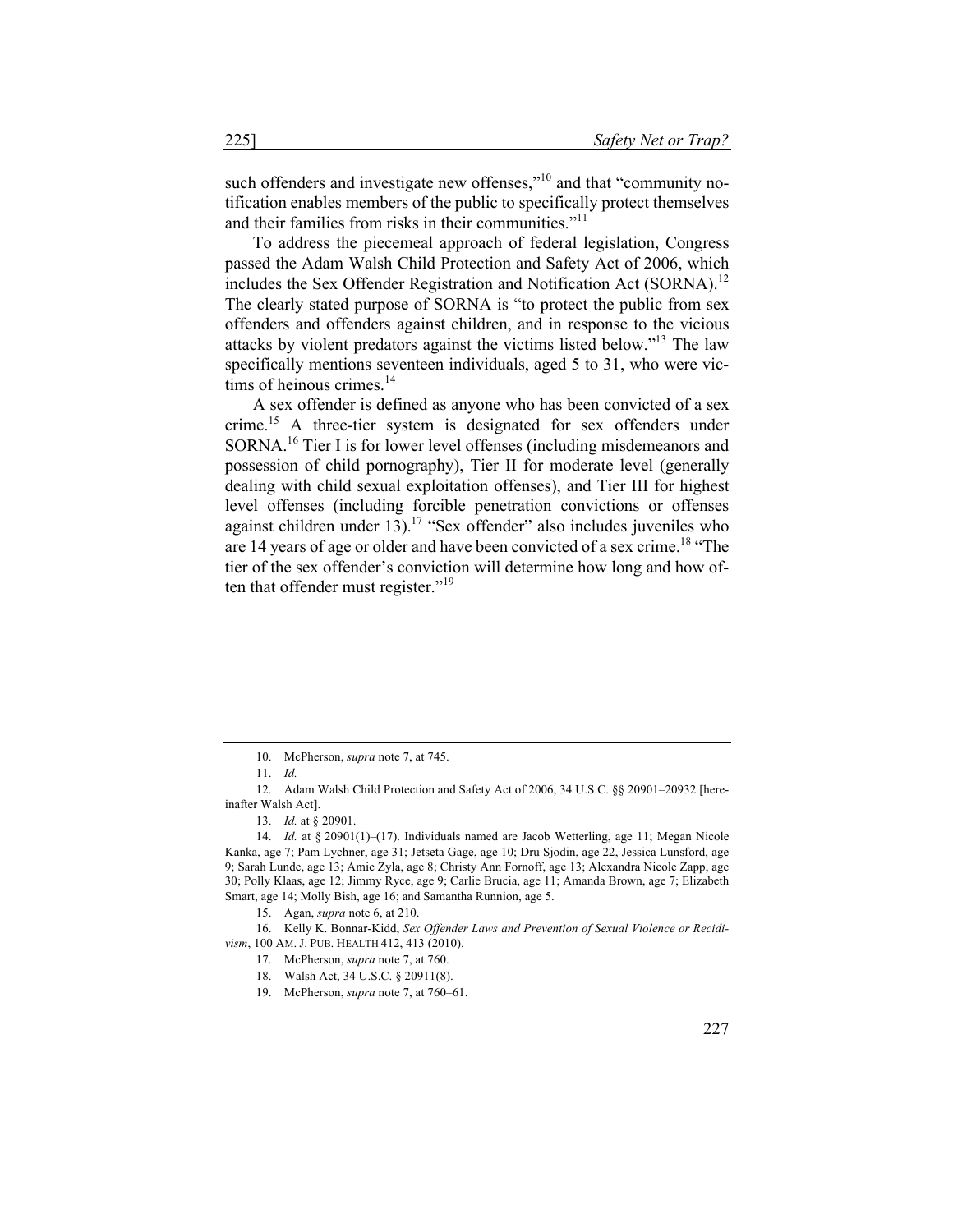| Tier I                                                                                      | Tier II                                                                                                                                                                                                                                                                                                                                                                                                                                                                                                                                                                                                                                                                                                                        | <b>Tier III</b>                                                                                                                                                                                                                                                                                                                                                                                                                                                                                                                                                                                             |
|---------------------------------------------------------------------------------------------|--------------------------------------------------------------------------------------------------------------------------------------------------------------------------------------------------------------------------------------------------------------------------------------------------------------------------------------------------------------------------------------------------------------------------------------------------------------------------------------------------------------------------------------------------------------------------------------------------------------------------------------------------------------------------------------------------------------------------------|-------------------------------------------------------------------------------------------------------------------------------------------------------------------------------------------------------------------------------------------------------------------------------------------------------------------------------------------------------------------------------------------------------------------------------------------------------------------------------------------------------------------------------------------------------------------------------------------------------------|
| 15 years (10 with a<br>"clean record")                                                      | 25 years                                                                                                                                                                                                                                                                                                                                                                                                                                                                                                                                                                                                                                                                                                                       | Lifetime                                                                                                                                                                                                                                                                                                                                                                                                                                                                                                                                                                                                    |
| A sex offender other<br>than a Tier II or Tier III<br>sex offender. 34 U.S.C.<br>§20911(2). | Defined in 34 U.S.C. §20911(3)<br>as an offense punishable by<br>Imprisonment for more than one<br>year and:                                                                                                                                                                                                                                                                                                                                                                                                                                                                                                                                                                                                                   | Defined in 34 U.S.C. §20911(4)<br>as an offense punishable by<br>Imprisonment for more than one<br>year and:                                                                                                                                                                                                                                                                                                                                                                                                                                                                                                |
|                                                                                             | A. Comparable to more severe<br>than<br>the following offenses,<br>which committed against a minor<br>(or an attempt or conspiracy to<br>commit them):<br>1. Sex trafficking as defined in 18<br>U.S.C. § 1591;<br>2. Coercion & enticement under<br>18 U.S.C. § 2422(b);<br>3. Transportation with intent to<br>engage in criminal sexual activity<br>under 18 U.S.C. § 2423(a); or<br>4. Abusive sexual contact under<br>18 U.S.C. § 2244 committed<br>against a minor 13 years old or<br>older.<br><b>OR</b><br>B. That involves:<br>1. Use of a minor in a sexual per-<br>formance:<br>2. Solicitation of a minor to prac-<br>tice prostitution; or<br>3. Production or distribution of<br>child pornography.<br><b>OR</b> | A. Comparable to more severe<br>than<br>the following<br>offenses,<br>which committed against a minor<br>(or an attempt or conspiracy to<br>commit them):<br>1. Aggravated sexual abuse under<br>18 U.S.C. § 2241 or sexual abuse<br>under 18 U.S.C. $\S$ 2241 or sexual<br>abuse under 18 U.S.C. § 2242.<br>2. Abusive sexual contact under<br>18 U.S.C. § 2244 committed<br>against a minor 13 years old or<br>older.<br><b>OR</b><br>B. Involve kidnapping of a minor<br>(unless committed by a parent or<br>guardian).<br><b>OR</b><br>C. That occurs after the offender<br>becomes a Tier II offender. |
|                                                                                             | C. That occurs after the offender<br>becomes a Tier I offender.                                                                                                                                                                                                                                                                                                                                                                                                                                                                                                                                                                                                                                                                |                                                                                                                                                                                                                                                                                                                                                                                                                                                                                                                                                                                                             |

*SORNA Tier Classification Definitions20*

While SORNA does not establish a federal sex offender registry, it does create a new federal felony offense for failure to register.<sup>21</sup> It also

<sup>20.</sup> *SORNA Tier Classification Definitions*, UNIV. OF N.C. SCH. OF GOV'T, https://www.sog. unc.edu/sites/www.sog.unc.edu/files/course\_materials/SORNA%20tier%20chart.pdf (last visited May 12, 2020). [should be noted that the original chart is from 2017; statute numbers have been updated to reflect current legislation]

<sup>21.</sup> Lori McPherson, *Practitioner's Guide to the Adam Walsh Act*, 20 UPDATE (Nat'l Ctr. for Prosecution of Child Abuse, Alexandria, Va.), nos. 9 & 10, 2007, at 1. *See* Walsh Act, 34 U.S.C. § 20913(e).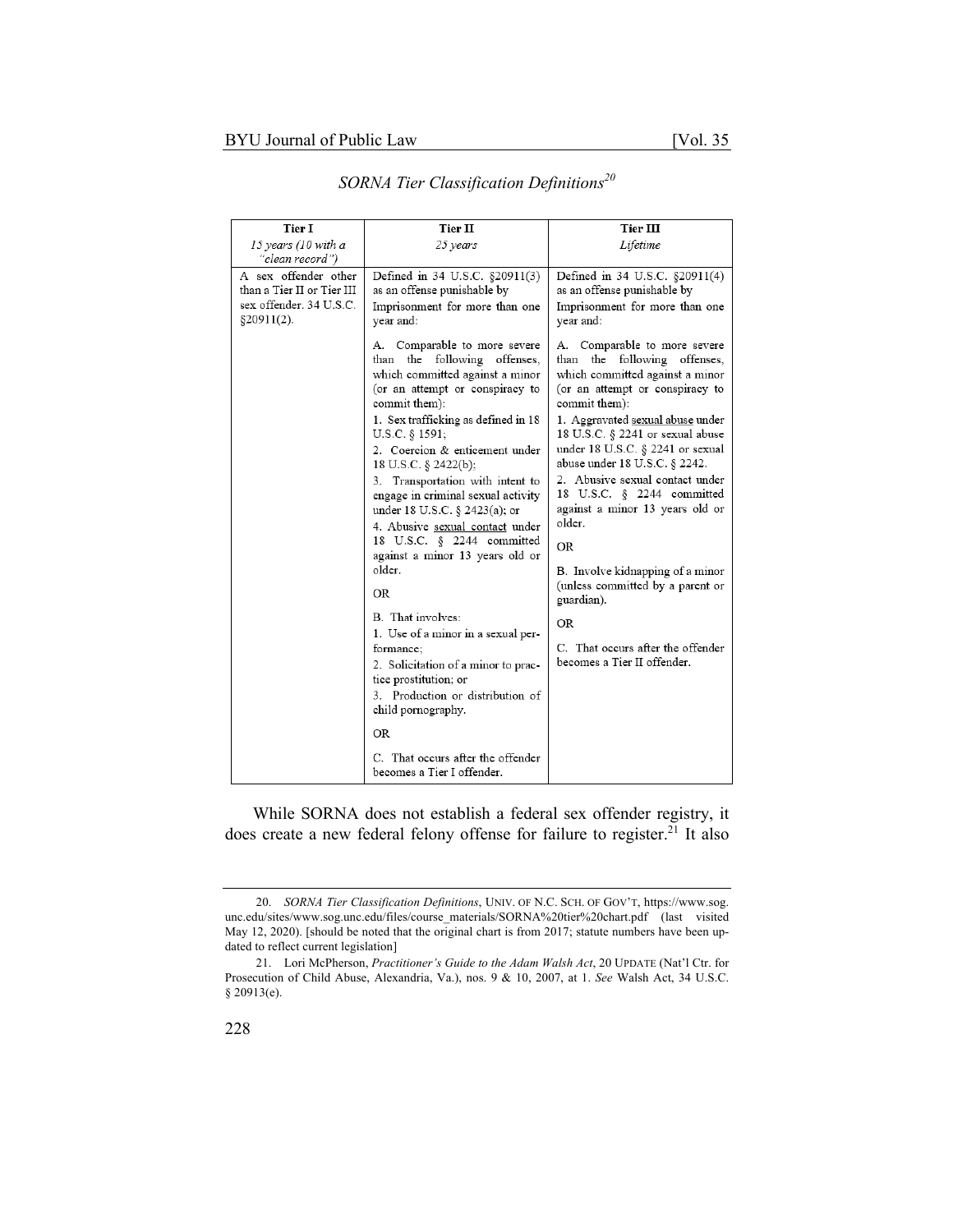establishes minimum national standards for sex offender registries, but jurisdictions may enact more stringent requirements.<sup>22</sup> Sex offender registries currently exist in all states, but because SORNA is only a baseline, laws differ on many aspects of registration.<sup>23</sup>

Under SORNA, each jurisdiction must maintain a registry of sex offenders and a notification program.24 Sex offenders must register prior to completion of a prison sentence.<sup>25</sup> If imprisonment was not ordered for the offender, registration must occur within three days of sentencing.<sup>26</sup>

SORNA requires that registry information be kept current.<sup>27</sup> This requirement compels an offender to continually make ongoing statements about his or her crime. Very specific and detailed information must be provided by the offender, including the individual's name, Social Security number, address of each residence, name and address of employment, name and address of school (if a student), license plate number and vehicle description, travel information, and "[a]ny other information required by the Attorney General."<sup>28</sup> Additional information to be provided by the jurisdiction in which the individual was convicted includes the individual's physical description, complete criminal history, current photograph, fingerprints, DNA sample, photocopy of driver's license or identification card, and "[a]ny other information required by the Attorney General."<sup>29</sup> This information must be updated by every offender for a minimum of 15 years but up to the life of the offender, depending on the offense.<sup>30</sup> A reduction of 5 years is possible for maintenance of a "clean record."<sup>31</sup>

Federal mandates require law enforcement to notify communities of offenders who have been released from custody after they register or update their registry information.<sup>32</sup> Each state's registry is available on the internet, a national database for all sex offenders is maintained, and social networking sites have access to this information.<sup>33</sup> Law enforcement may

32. Megan Nicole Kanka and Alexandra Nicole Zapp Community Notification Program, 34 U.S.C. § 20923.

<sup>22.</sup> *Id.*

<sup>23.</sup> Sarah Hammond, *Sex Offender Law Strains States*, ST. LEGISLATURES, June 2010, at 16.

<sup>24.</sup> Walsh Act, 34 U.S.C. § 20912(a).

<sup>25.</sup> *Id.* § 20913(b)(1).

<sup>26.</sup> *Id.* § 20913(b)(2).

<sup>27.</sup> *Id.* § 20913(c).

<sup>28.</sup> *Id.* § 20914(a).

<sup>29.</sup> *Id.* § 20914(b).

<sup>30.</sup> *Id.* § 20915(a).

<sup>31.</sup> *Id.* § 20915(b)(3).

<sup>33.</sup> 34 U.S.C. § 20920(a) and § 20917(a).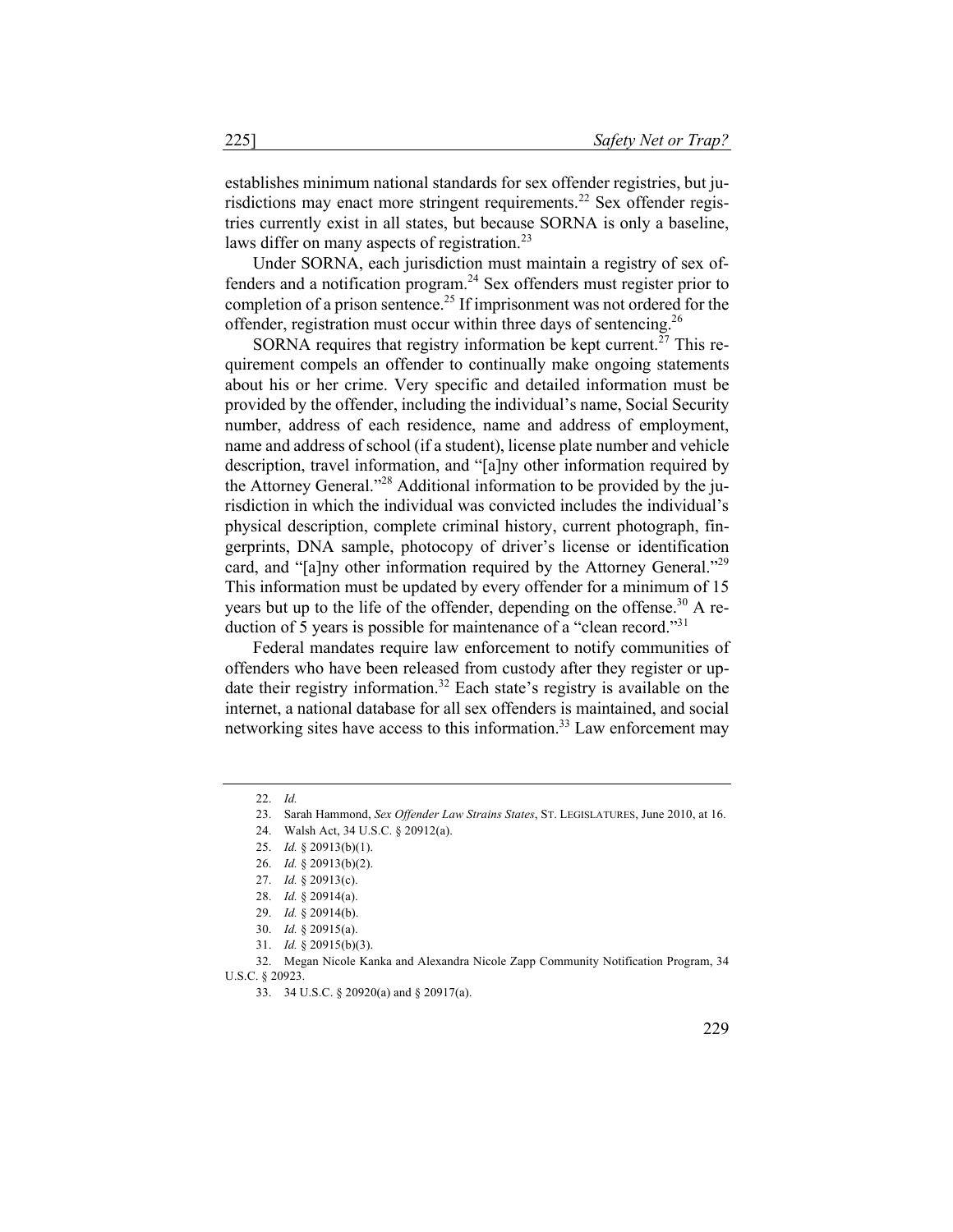also notify communities directly.34 Most states fail to provide guidance as to specific methods of notification.<sup>35</sup>

Individuals face significant detrimental consequences from being listed on the sex offender registry. A person who is placed on the registry, regardless of their underlying criminal activity, frequently faces a myriad of factors that inhibit successful reintegration into society. Registrants frequently experience hardships and extreme difficulties in the areas of employment, residence, relationships, harassment, and stigmatization.<sup>36</sup> Many Americans staunchly oppugn why this is even a concern. Any negative consequences an offender may experience and an inability to reintegrate in society are considered deserved. The presumption that a person is a danger to society, and especially to our children, tends to delegitimize the perceived value of anyone on the registry. They simply become disposable. But considering all offenders as the same, painting everyone with the same brush, ignores the unintended but pernicious consequences of SORNA not just to the offender but to society as a whole.

#### III. CONFLICTING CLAIMS AND CLAIMANTS

Each of the disparate claims and claimants—especially those directly affected by the issues presented here—raise issues of great importance. These claims are not mutually exclusive, and the validity of each perspective needs to be respectfully considered. Claimants should not be pitted against one another. The underlying desire to understand each claim leads to recommendations that contribute to addressing the needs of both the affected individuals and society.

The various supporters of SORNA laws are intertwined by a desire to do good and bring meaning out of tragedy. Political pressure often causes lawmakers to pass legislation in the names of victims, stating a desire to protect the public from sex offenders. Families of victims have sought changes in laws with the belief that the existence of such laws would have

<sup>34.</sup> Tofte, *supra* note 5, at 50.

<sup>35.</sup> *Id.* ("Some police departments and sheriff's offices hang posters in community centers and libraries, or send letters or postcards to homes within a certain distance of the registrant. Others publish notices in the local newspaper or broadcast pictures and addresses of the registrants on television. Some law enforcement officials fund non-governmental non-profits to inform the community about released registrants.") (footnotes omitted).

<sup>36.</sup> Erika Davis Frenzel et al., *Understanding Collateral Consequences of Registry Laws: An Examination of the Perceptions of Sex Offender Registrants*, 11 JUST. POL'Y J. 1, 4 (2014), http://www. cjcj.org/uploads/cjcj/documents/frenzel\_et\_al\_collateral\_consequences\_final\_formatted.pdf.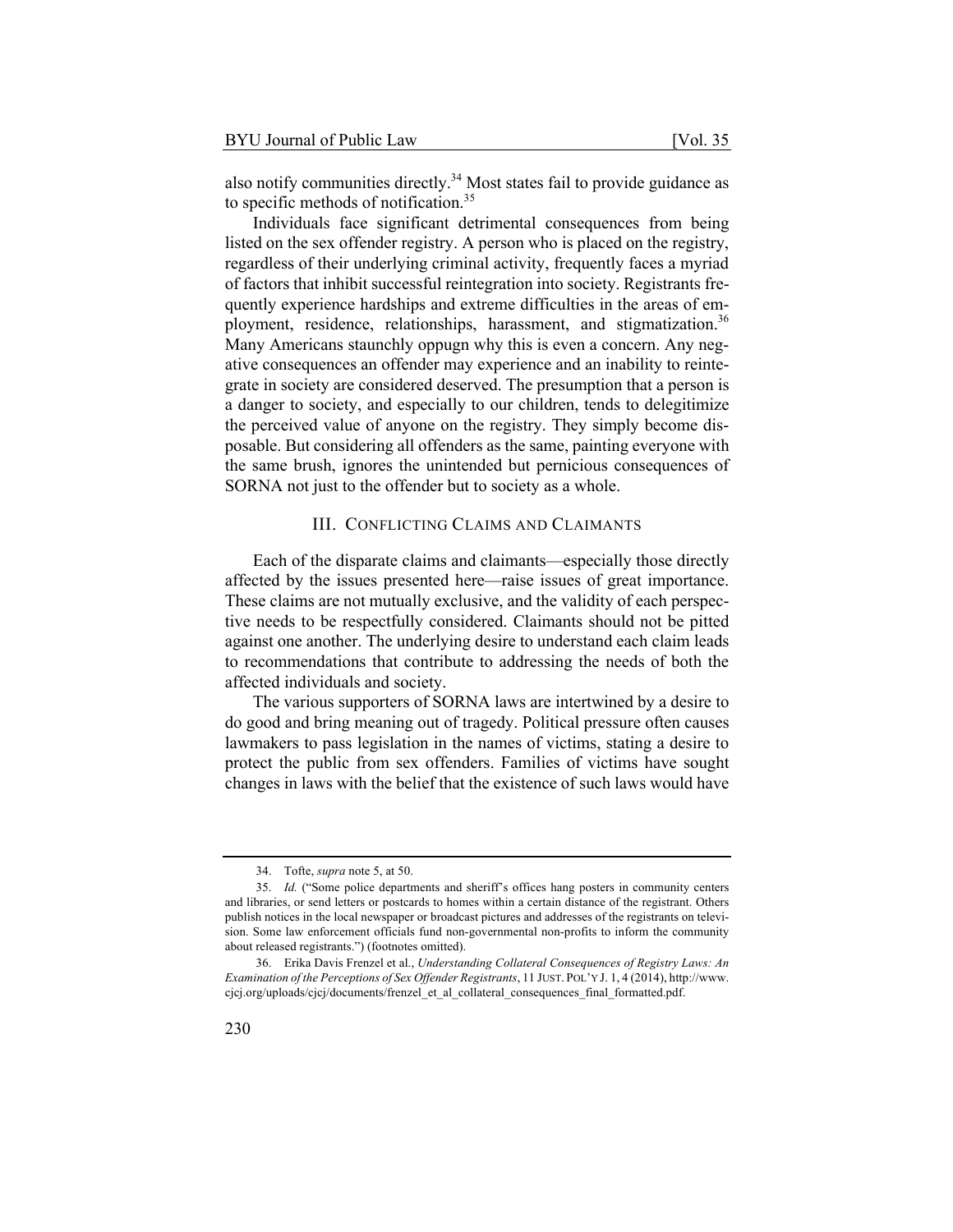prevented their own personal tragedy.<sup>37</sup> Law enforcement officials want to protect their communities. These laws have an intuitive appeal. There is a pervasive premise that the public is better able to protect itself when it is provided registry information.<sup>38</sup> Even though this is unsubstantiated by research and facts, supporters "believe that if sex offenders were tracked and if the public was more aware of the presence of convicted sex offenders, then sex crimes could be prevented.<sup> $n\hat{39}$ </sup> Advocates for community notification of sex offenders believe this information needs to be placed directly in the hands of the public. By doing so, they believe they are better enabled to take steps to protect their children or themselves from convicted sex offenders who are presumed to be dangerous and strangers.<sup>40</sup> Various surveys have documented that people think the existence of the registry makes them safer, with those responding making comments like, "'[t]hank God that this service exists' and 'what a wonderful public service.'"<sup>41</sup> However, "stranger danger," a concept taught to American children for decades, has been debunked by the National Center for Missing and Exploited Children, as children are more likely to be harmed by someone they know. $42$ 

Public safety and protection are cited by government officials as the reasons for having sex offender registration and notification laws.<sup>43</sup> In a 1996 statement regarding Megan's Law, President Bill Clinton said:

Nothing is more threatening to our families and communities and more destructive of our basic values than sex offenders who victimize children and families. Study after study tells us that they often repeat the same crimes. That's why we have to stop sex offenders before they commit their next crime, to make our children safe and give their parents piece [sic] of mind. $44$ 

And in 2004, Katherine Harris, a U.S. representative from Florida, introduced "Carlie's Law" to expand the grounds for mandatory revocation

<sup>37.</sup> Tofte, *supra* note 5, at 47 (Megan had been abducted, sexually assaulted, and murdered by a neighbor who was a convicted sex offender. Her mother said, "We knew nothing about him. If we had been aware of his record, my daughter would be alive today.").

<sup>38.</sup> *Id.* at 48.

<sup>39.</sup> Frenzel, *supra* note 36, at 2.

<sup>40.</sup> Tofte, *supra* note 5, at 49.

<sup>41.</sup> Frenzel, *supra* note 36, at 3.

<sup>42.</sup> *Experts Warn Against Teaching the Phrase "Stranger Danger"*, ABC NEWS (Mar. 31, 2017, 6:11 AM), https://abcnews.go.cm/Lifestyle/experts-warn-teaching-phrase-stranger-danger/ story?id=46427626.

<sup>43.</sup> Agan, *supra* note 6, at 211.

<sup>44.</sup> Tofte, *supra* note 5, at 47.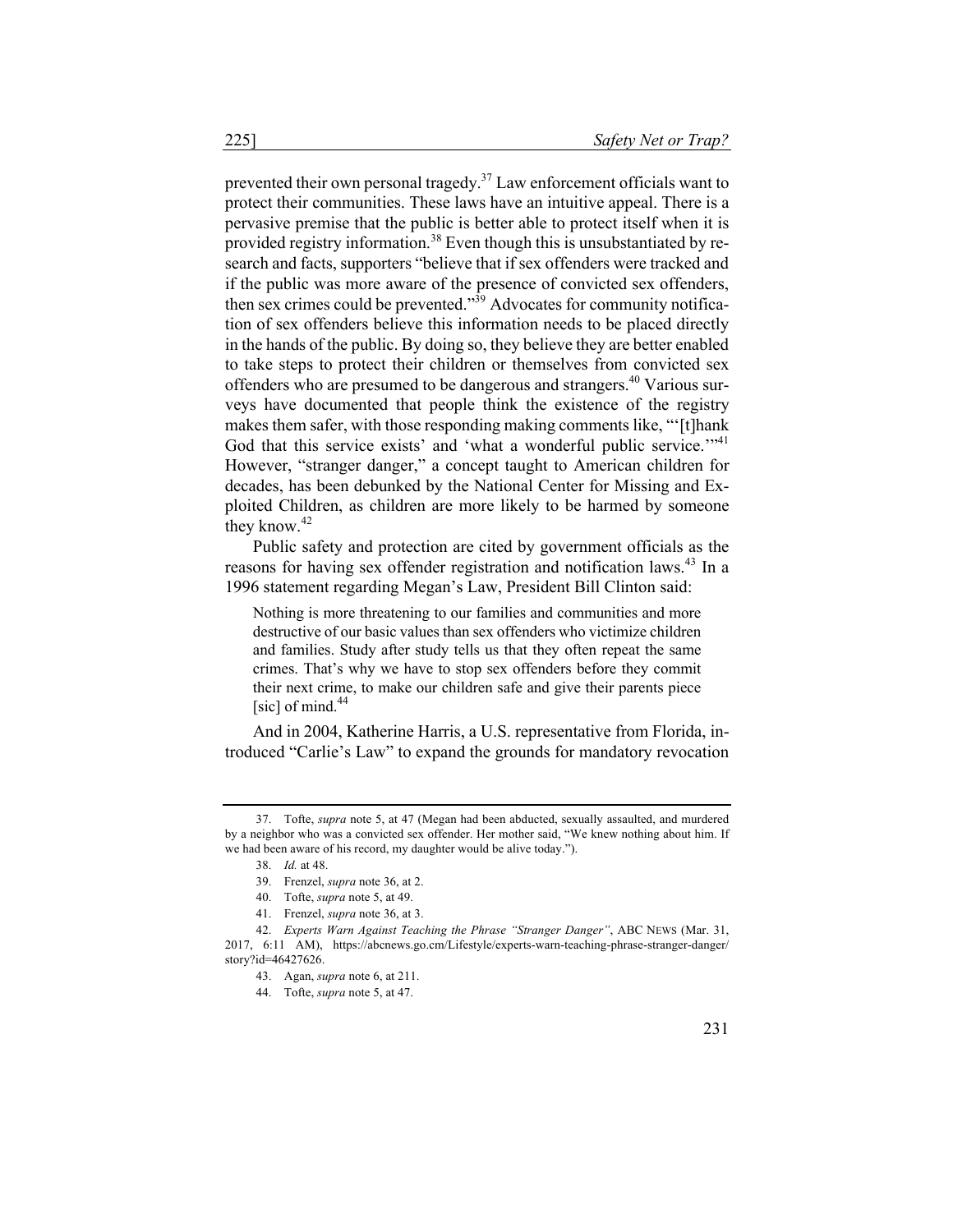of probation or parole for a federal convict.<sup>45</sup> Harris stated, "We must act now to protect our children from the criminal repeat offenders who would use society's second chances to commit more acts of violence."<sup>46</sup>

Those in opposition to the registry requirements of SORNA contend that the law is overly broad in both scope and duration.<sup>47</sup> SORNA casts a wide net. The application of the law is not limited to violent sex offenders, but includes non-violent offenders, first-time offenders, and juvenile offenders.48 All are subject to the registry and notification requirements. All on the registry face the same consequences and effects of SORNA's notification requirements regardless of the crime they committed. Unlike those convicted of other crimes, those who wind up on the sex offender registry face continued punishment long after their sentence has been served. Reintegration into society upon completion of a prison sentence can be difficult for anyone, but public knowledge of those on the sex offender registry makes their reintegration exceptionally challenging.<sup>49</sup> The information on the registry is not just available to law enforcement. All states make the required information available on the internet which anyone can access.<sup>50</sup> Some states place the entire contents of registries online.<sup>51</sup>

Obtaining employment in order to financially support oneself is also difficult as many employers are simply unwilling to hire someone on the sex offender registry. Even when a potential employer is willing, other circumstances often keep them from hiring an otherwise qualified applicant. Because SORNA requires that an employer's address be posted on the registry, many employers fear public notification of this information would result in lost business or income.<sup>52</sup> For many potential employers, hiring a registered sex offender, regardless of the circumstances of the underlying offense, is not worth the potential harm or loss of income.

<sup>45.</sup> Cory Reiss, *'Carlie's Law' Would Raise Federal Penalties,* SARASOTA HERALD-TRIB. (Mar. 31, 2004, 7:30 AM), https://www.heraldtribune.com/article/LK/20040331/News/605249947 /SH.

<sup>46.</sup> *Id.*

<sup>47.</sup> *See* Rachel Marshall, *I'm a Public Defender. My Clients Would Rather Go to Jail Than Register as Sex Offenders.* VOX (July 5, 2016, 8:00 AM), https://www.vox.com/2016/7/5/12059448/ sex-offender-registry.

<sup>48.</sup> *See Sex Offender Registration and Notification Act: Substantial Implementation Checklist*, OFF. OF SEX OFFENDER SENT'G, MONITORING, APPREHENDING, REGISTERING, & TRACKING, https:// smart.ojp.gov/sites/g/files/xyckuh231/files/media/document/checklist\_suppguidelines.pdf (last visited Feb. 25, 2021).

<sup>49.</sup> Frenzel, *supra* note 36, at 3–4.

<sup>50.</sup> 34 U.S.C. § 20920(a).

<sup>51.</sup> Agan, *supra* note 6, at 210 (noting "Alabama, Florida, Idaho, North Carolina, and Texas" are among the states placing entire contents of the registry online).

<sup>52.</sup> McPherson, *supra* note 7, at 779–80.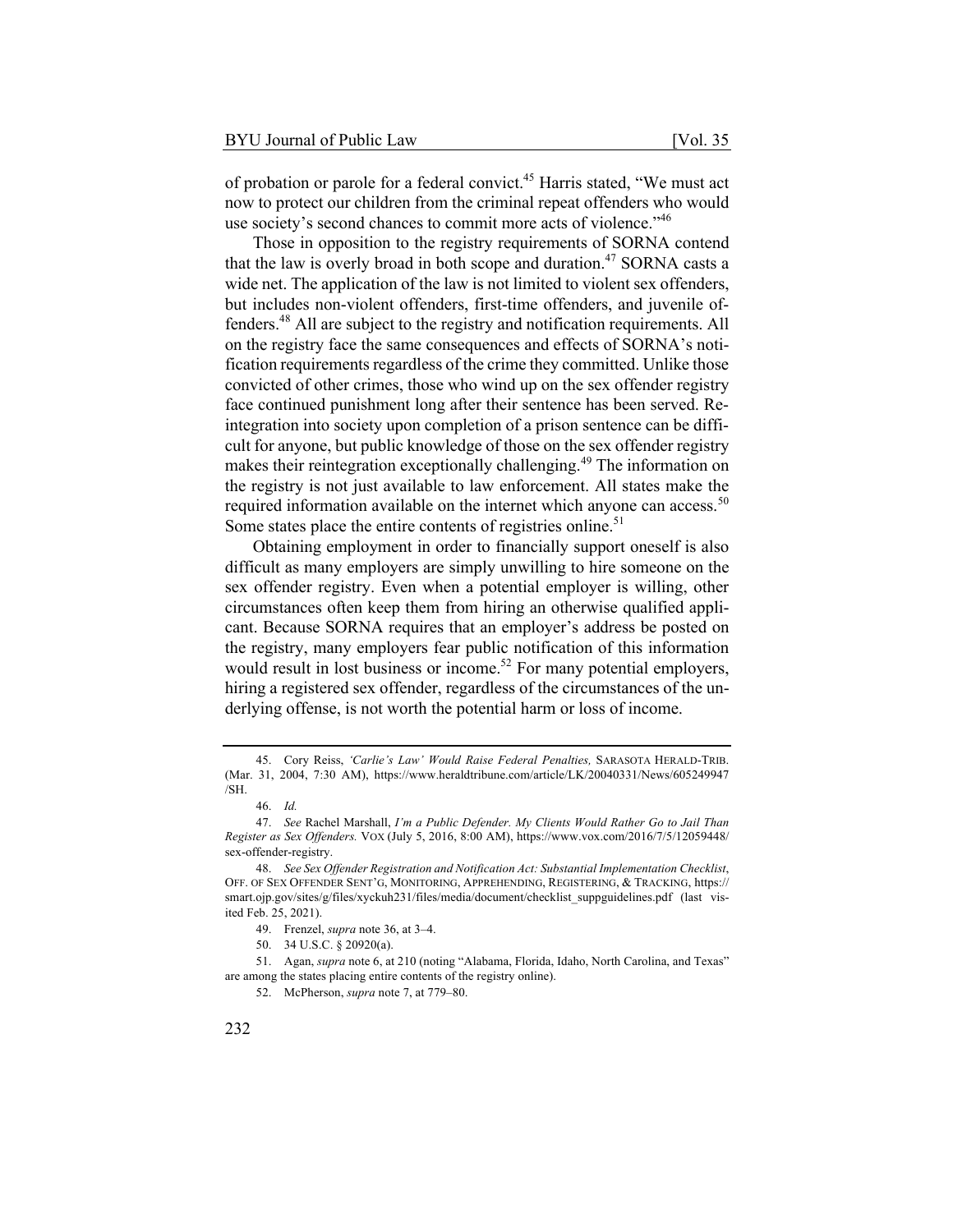Affordable housing for sex offenders is difficult if not impossible to find. Many offenders are unable to reside, even on a temporary basis, with family or friends.<sup>53</sup> Because their address would be included in the registry, these family or friends fear facing "discrimination, harm, and financial burdens" as well.<sup>54</sup> State and community laws include residency restrictions which create additional shortage of available housing alternatives for sex offenders. Offenders are restricted from living in proximity of "schools, day care centers, parks, or other places that are densely populated by children."55 These restrictions increase the likelihood of transience and homelessness and can lead offenders to move further from supportive environments. They may be relegated to isolated areas that lack services, employment opportunities, or adequate social support.<sup>56</sup> Homeless shelters are not available to them as residency restrictions can preclude this option for registered sex offenders.<sup>57</sup> Restrictions can be so severe that they have nowhere to live within city limits.<sup>58</sup>

These offenders are more likely to experience higher levels of social stigmatization and isolation and to be harassed by members of the community.<sup>59</sup> Offenders also report verbal and physical harassment and property damage caused by citizens living near them.<sup>60</sup> For those who are parents and endeavoring to function as a family, it is difficult to take part in expected parental duties, such as attending school functions.<sup>61</sup> Family

58. Bonnar-Kidd, *supra* note 16, at 415 (describing how strict residency restrictions in Miami, Florida meant the only housing approved by probation officers was an unofficial encampment of homeless individuals under the Julia Tuttle Causeway, a bridge connecting Miami to Miami Beach).

<sup>53.</sup> *See* Jill Levenson, Kristen Zgoba & Richard Tewksbury, *Sex Offender Residency Restrictions: Sensible Crime Policy or Flawed Logic?*, 71 FED. PROB. J. 2, 4 (Dec. 2007).

<sup>54</sup>*.* Medina v. Cuomo*,* No. 7:15-CV-01283, 2015 WL 13744627, at \*3 (N.D.N.Y. Nov. 9, 2015), *report and recommendation adopted*, 2016 WL 756539 (N.D.N.Y. Feb. 25, 2016).

<sup>55.</sup> Terry & Ackerman, *supra* note 1, at 62–63 (noting residency restrictions typically bar offenders from living within 1,000–2,500 feet of areas where children congregate).

<sup>56.</sup> *Id.* at 63.

<sup>57.</sup> Tofte, *supra* note 5, at 103 ("I was homeless—I went to two homeless shelters—told them the truth—I was a registered sex offender—I could not stay. No one helps sex offenders I was told. The  $3<sup>rd</sup>$  shelter I went to—I did not tell them. I was allowed to stay, November 2002 I was to register again—my birthday. If I told them I lived at a shelter—I would be thrown out—if I stayed on the streets I would not have a [sic] address to give—violation. So I registered under my old address—the empty house, which was too close to a school. Someone called the police—told them I did not live at that address anymore—! I was locked up, March 2003. I was given a 10-year sentence for failure to register as a sex offender.").

<sup>59.</sup> Frenzel, *supra* note 36, at 4.

<sup>60.</sup> *Id.* at 4–5.

<sup>61.</sup> *Id.* at 4.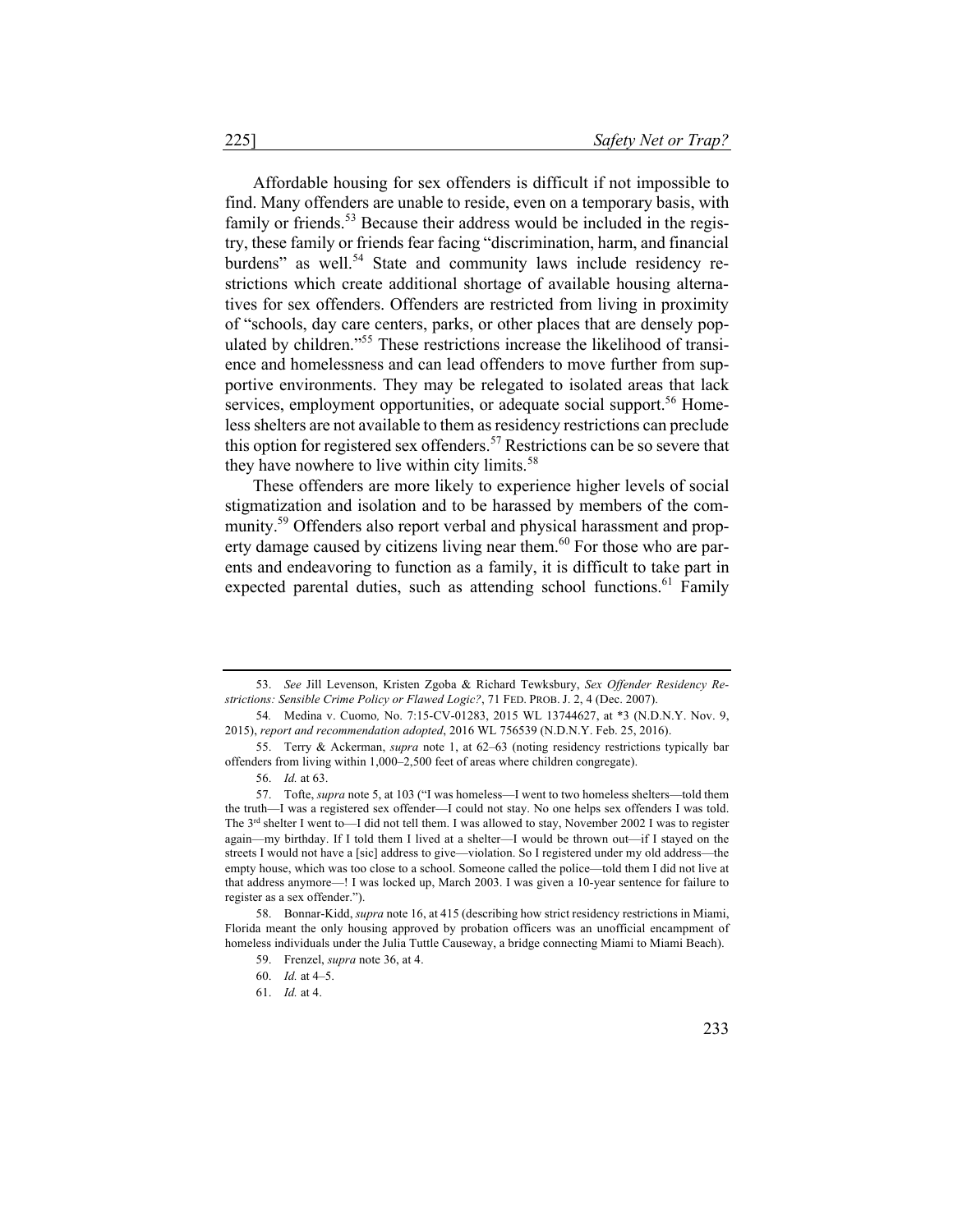members also share in the stigma experienced by offenders as they experience guilt by association. $62$ 

Non-compliance with SORNA, regardless of the reason, subjects offenders to serious penalties. Offenders who fail to comply with registry requirements, either by a failure to register or update a registration, face additional penalties including up to ten years in prison.<sup>63</sup>

Discretion afforded to law enforcement officials in the apprehension of offenders for failure to register leads to arbitrary application of the law. Research shows that understanding the reasons for noncompliance is important to most law enforcement officers, and many differentiate between purposeful non-compliance and an inadvertent failure to register.<sup>64</sup> However, actions an individual officer chooses may depend upon how that officer defines non-compliance and culpability.<sup>65</sup> This lack of uniformity raises a concern for arbitrary enforcement based solely on the personal views of an individual officer. Some officers "routinely accounted for situational factors" while others "conveyed less flexibility" when determining whether to arrest an individual or issue a warrant.<sup>66</sup> Failure to register is generally assumed to occur because offenders desire to evade detection or find new victims.<sup>67</sup> However, there are many reasons for non-compliance, with many violations occurring "inadvertently or due to extenuating circumstances."68 Failure to update a registry can be intentional or unintentional, and has occurred for reasons such as:

- Embarrassment experienced by the individual for being on the registry, as well as embarrassment experienced by family members who find their address on the registry and who others recognize as being related to a sex offender:<sup>69</sup>
- Not updated where one resides because one would be forced to move, e.g., public housing;  $70^{\circ}$

<sup>62.</sup> *Id.* ("Essentially, family members of [registered sex offenders] experience a 'courtesy' stigma . . . 'the loyal spouse of the mental patient, the daughter of the ex-con . . . are all obliged to share some of the discredit of the stigmatized person to whom they are related.'") (first ellipses added) (citation omitted).

<sup>63.</sup> Walsh Act, 34 U.S.C. § 20913(e); 18 U.S.C. § 2250(a).

<sup>64.</sup> Scott M. Walfield et al., *Law Enforcement Views on Sex Offender Compliance with Registration Mandates*, 42 AM. J. CRIM. JUST. 807, 828 (2017), https://www.academia.edu/30975316/ Law\_Enforcement\_Views\_on\_Sex\_Offender\_Compliance\_with\_Registration\_Mandates.

<sup>65.</sup> *Id*.

<sup>66.</sup> *Id.* at 824.

<sup>67.</sup> *Id.* at 809.

<sup>68.</sup> *Id.*

<sup>69.</sup> *Id.* at 818.

<sup>70.</sup> *Id.*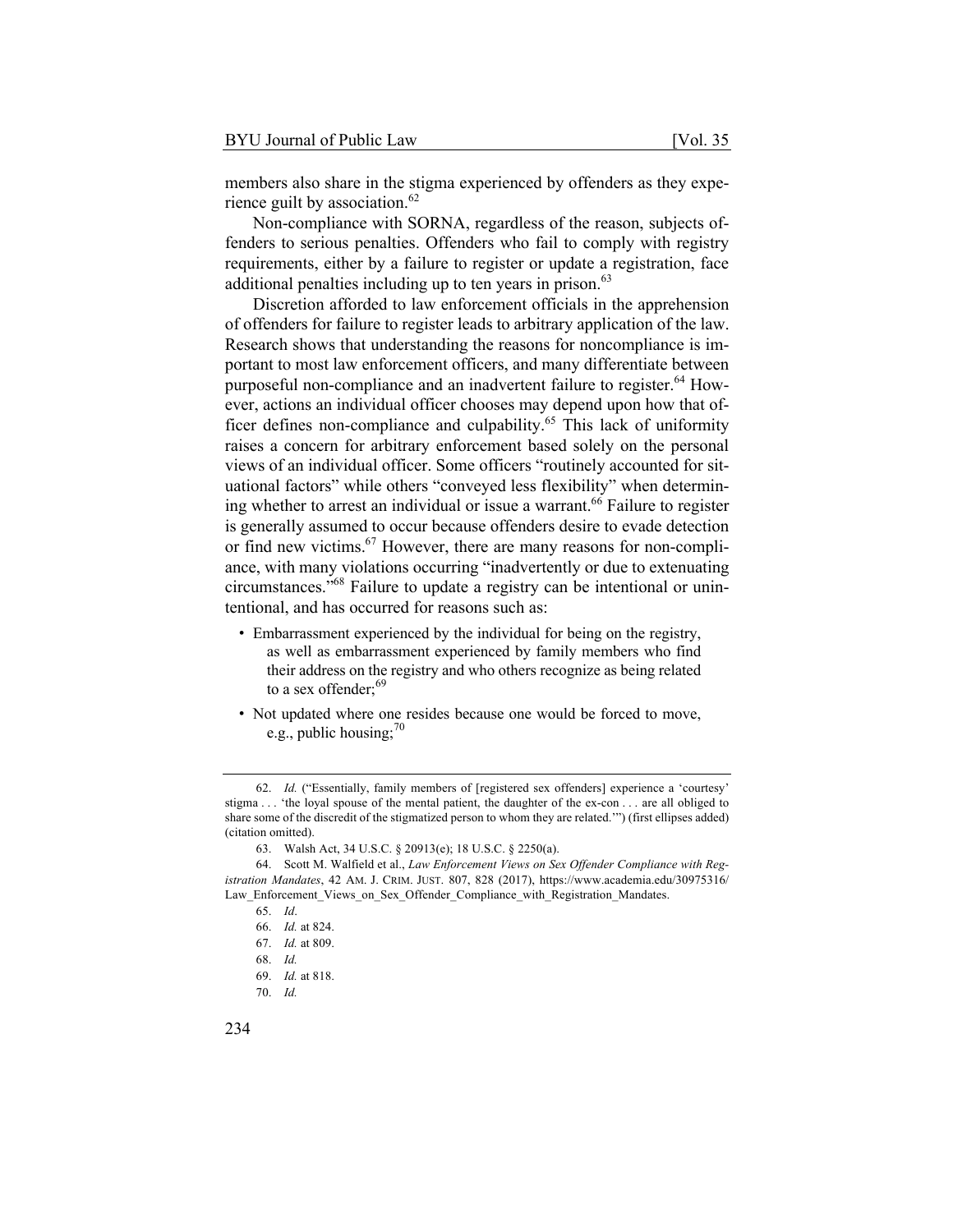- Financial burden and time required with updating the registry;<sup>71</sup>
- Not comprehending registry requirements, either from lack of understanding or lack of proper education by authorities; $^{72}$
- Intellectual limitation, lack of education, mental health issues;  $^{73}$
- Extenuating circumstances, e.g., hospitalization or admission to mental health facility: $74$
- Administrative, system or technological errors.<sup>75</sup>

Specific concerns are raised by SORNA as it applies to juveniles. Prior to the enactment of SORNA, juveniles were not required to register on the sex offender registry unless they had been tried as an adult.<sup>76</sup> SORNA requires that a juvenile, who may be as young as 14, register as an offender if adjudicated delinquent of certain offenses.<sup>77</sup> SORNA imposes the same mandatory compliance requirements on these juveniles as it does on adult offenders.<sup>78</sup>

#### IV. PAST TRENDS IN DECISIONS

#### *A. Legislative History of Federal Sex Offender Laws*

The first of the national laws governing sex offender registration was the 1994 Jacob Wetterling Crimes Against Children and Sexually Violent Offender Registration Program, named after eleven-year-old Jacob Wetterling, who was abducted from his Minnesota neighborhood in 1989.<sup>79</sup> It

<sup>71.</sup> *Id.* at 819. For example, with each change of address, one must pay for a new driver's license to be issued. Many offenders are without jobs and financial resources to cover costs. *Id*.

<sup>72.</sup> *Id.* at 820–21. For example, offenders must register annually by their birthday, and they must update the registry if they move. This means that if they registered by their birthday, then moved a month later, they must update the registry again. In another example, an offender moved and provided his new address to officials in the new jurisdiction, without realizing he was in violation for not updating the registry in the jurisdiction he left. *Id*.

<sup>73.</sup> *Id.* at 821.

<sup>74.</sup> *Id.* If an offender is late in updating the registry and does not notify authorities of an extenuating circumstance, an arrest warrant can be issued. *Id*.

<sup>75.</sup> *Id.*

<sup>76.</sup> Ashley R. Brost & Annick-Marie S. Jordan, *Punishment That Does Not Fit the Crime: The Unconstitutional Practice of Placing Youth on Sex Offender Registries*, 62 S.D. L. REV. 806, 810 (2017).

<sup>77.</sup> 34 U.S.C. § 20911(8).

<sup>78.</sup> McPherson, *supra* note 7, at 764–66.

<sup>79.</sup> Wetterling Act, 42 U.S.C. §§ 14071–73 (repealed 2006). The Wetterling Act was enacted as part of the Violent Crime Control and Law Enforcement Act of 1994, Pub. L. No. 103-322, 108 Stat. 1796 (1994).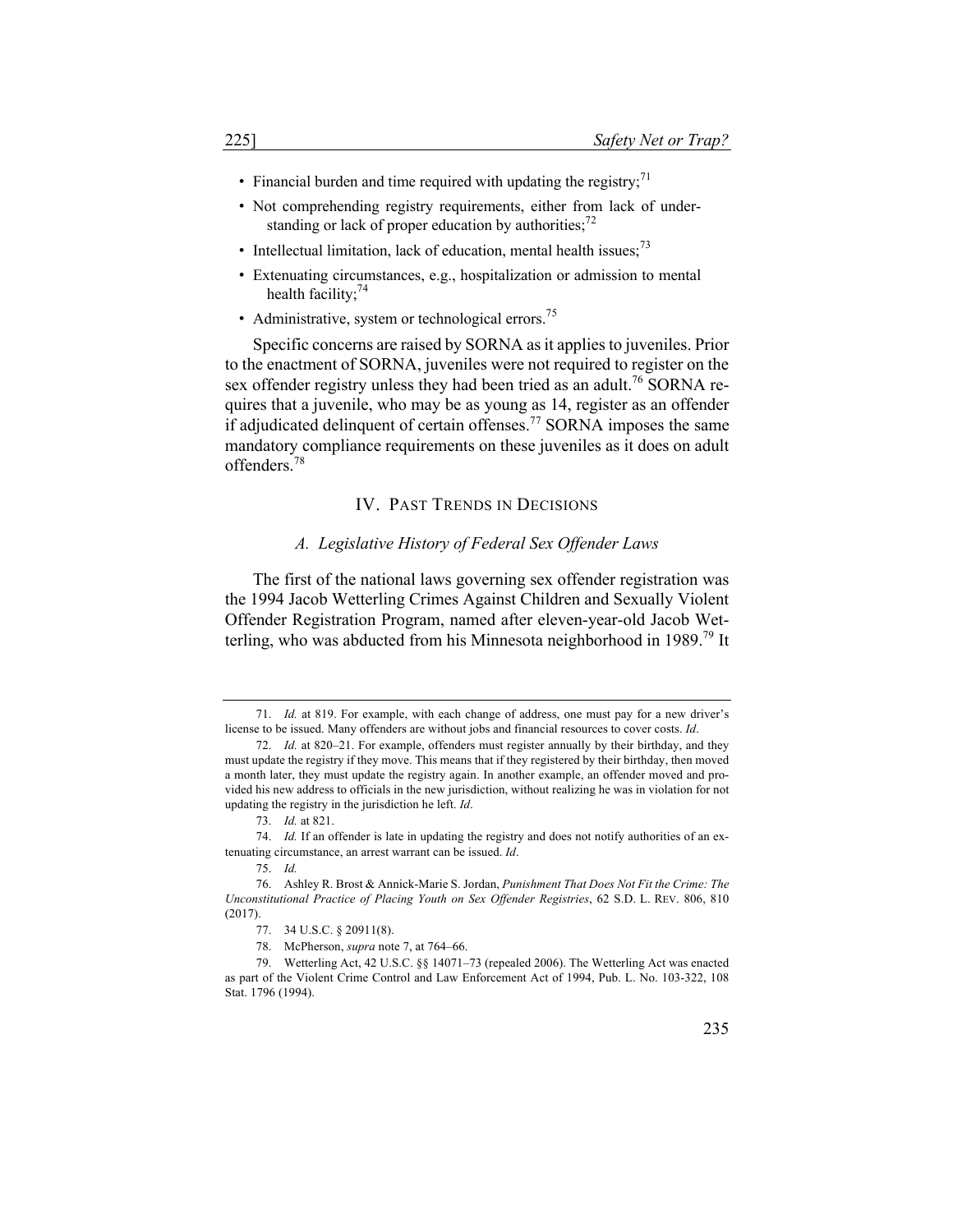was twenty-seven years before his abductor was apprehended and confessed to the assault and murder of Jacob.<sup>80</sup> This Act required states to establish a "sex offender and crimes against children registry."<sup>81</sup> All sexually violent perpetrators were required to register for life, while others are required to register for ten years.<sup>82</sup> Public notification was discretionary.83 The following is a brief summary of the major federal sex offender legislation.<sup>84</sup>

- 1994 Jacob Wetterling Act established minimum state standards for registration of sex offenders and included discretionary public notification procedures to be used when necessary to protect the public.<sup>85</sup>
- 1996 Megan's Law mandated release of relevant information necessary to protect the public concerning a specific sexually violent predator.<sup>86</sup>
- 1996 Pam Lychner Act established a law-enforcement-only National Sex Offender Registry (NSOR) at the FBI, with requirement for states to transmit registration information for the Registry; allowed information of violent sexual offenders be provided to state and local agencies for law enforcement and community notification purposes. $87$
- 1997 Departments of Commerce, Justice, and State, the Judiciary, and Related Agencies Appropriations Act (CJSA) – modified release, parole, supervised release and probation requirements for sex offenders; expanded the list of agencies and officials responsible for notifying sex offenders of registry requirements; included additional registration requirements for persons working or attending school in a state; required notification to state agencies of released or paroled federal offenders.<sup>88</sup>

<sup>80.</sup> *In the Dark: The Jacob Wetterling Investigation Timeline of Events*, AM. PUB. MEDIA, https://features.apmreports.org/in-the-dark/jacob-wetterling-investigation-timeline/ (last visited Jan. 30, 2021).

<sup>81.</sup> Wetterling Act, 42 U.S.C. § 14071(a) (repealed 2006).

<sup>82.</sup> Wetterling Act, 42 U.S.C. § 14071(b)(6).

<sup>83.</sup> Wetterling Act, 42 U.S.C. § 14071(e) (repealed 2006).

<sup>84.</sup> *Legislative History of Federal Sex Offender Registration and Notification*, OFF. OF SEX OFFENDER SENT'G, MONITORING, APPREHENDING, REGISTERING, & TRACKING, https://smart.ojp.gov /sorna-archived/legislative-history-federal-sex-offender-registration-and-notification (last visited Jan. 30, 2021).

<sup>85.</sup> Wetterling Act, 42 U.S.C. §§ 14071–73 (repealed 2006).

<sup>86.</sup> Megan's Law, Pub. L. No. 104-145, 110 Stat. 1345 (1996).

<sup>87.</sup> Pam Lychner Sexual Offender Tracking and Identification Act of 1996, Pub. L. No. 104- 236, 110 Stat. 3093 (1996).

<sup>88.</sup> Departments of Commerce, Justice, and State, the Judiciary, and Related Agencies Appropriation Act, Pub. L. No. 105-119 § 115, 111 Stat. 2440, 2461–67 (1998).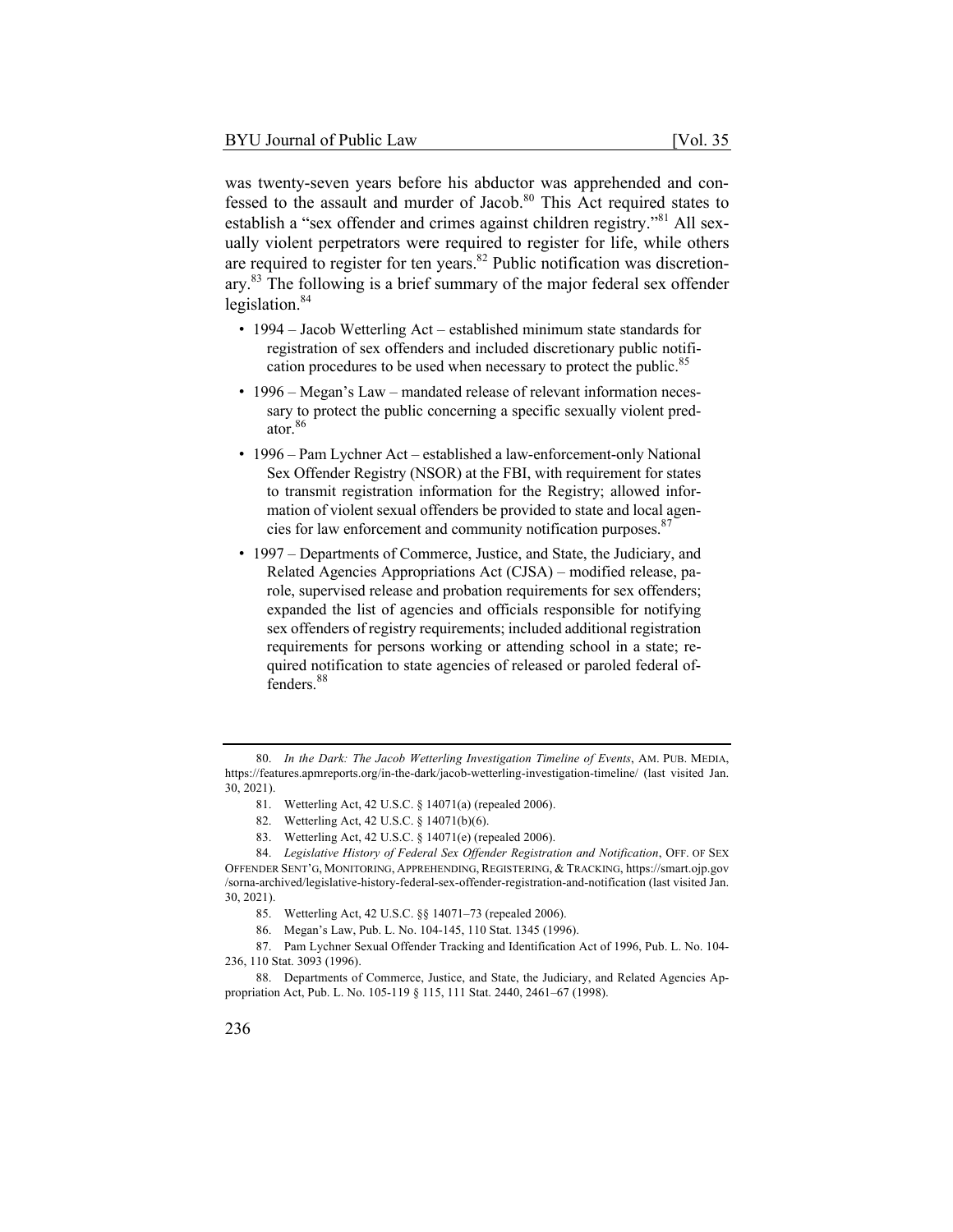- 1998 Protection of Children from Sexual Predators Act of 1998 added a grant program to assist states in compliance with registra- $\frac{1}{100}$ .89
- 2000 Campus Sex Crimes Prevention Act added notification requirements for sex offenders who study or work at institutions of higher education; required institutions to provide notice of how to obtain information about registered sex offenders.<sup>90</sup>
- 2003 Prosecutorial Remedies and Other Tools to end the Exploitation of Children Today Act or "PROTECT Act" – required states and the Department of Justice to maintain websites with registry information.<sup>91</sup>
- 2006 Adam Walsh Child Protection and Safety Act and the Sex Offender Registration and Notification Act (SORNA) – addressed a comprehensive set of issues related to child protection, including new minimum standards for sex offender registration, standards for notification and registration, and the establishment of a national sex offender public website that allowed access to all state, tribal and territory websites.<sup>92</sup>
- 2008 Keeping the Internet Devoid of Sexual Predators Act required sex offenders to provide internet-related information to registries; addressed issues of online safety.<sup>93</sup>
- 2015 Military Sex Offender Reporting Act required the Department of Defense to submit information on any sex offender convicted via court-martial to the National Sex Offender Public Website.<sup>94</sup>
- 2016 International Megan's Law mandated advance notice of international travel by sex offenders.<sup>95</sup>

As previously mentioned, the 2006 Adam Walsh Act is the most significant and comprehensive sex offender legislation in the United States.

<sup>89.</sup> Protection of Children From Sexual Predators Act of 1998, Pub. L. 105-314, 112 Stat. 2974 (1998).

<sup>90.</sup> Campus Sex Crimes Prevention Act, Pub. L. No. 106-386 § 1601, 114 Stat. 1464, 1537– 38 (2000).

<sup>91.</sup> PROTECT Act, Pub. L. No. 108-21 § 604, 117 Stat. 650, 688 (2003).

<sup>92.</sup> Walsh Act, Pub. L. No. 109-248, 120 Stat. 587 (2006).

<sup>93.</sup> Keeping the Internet Devoid of Sexual Predators Act of 2008, Pub. L. No. 110-400, 122 Stat. 4224 (2008).

<sup>94.</sup> Military Sex Offender Reporting Act of 2015, Pub. L. No. 114-22 §§ 501–02, 129 Stat. 227, 258 (2015).

<sup>95.</sup> International Megan's Law to Prevent Child Exploitation and Other Sexual Crimes Through Advanced Notification of Traveling Sex Offenders, Pub. L. No. 114-119, 130 Stat. 15 (2016).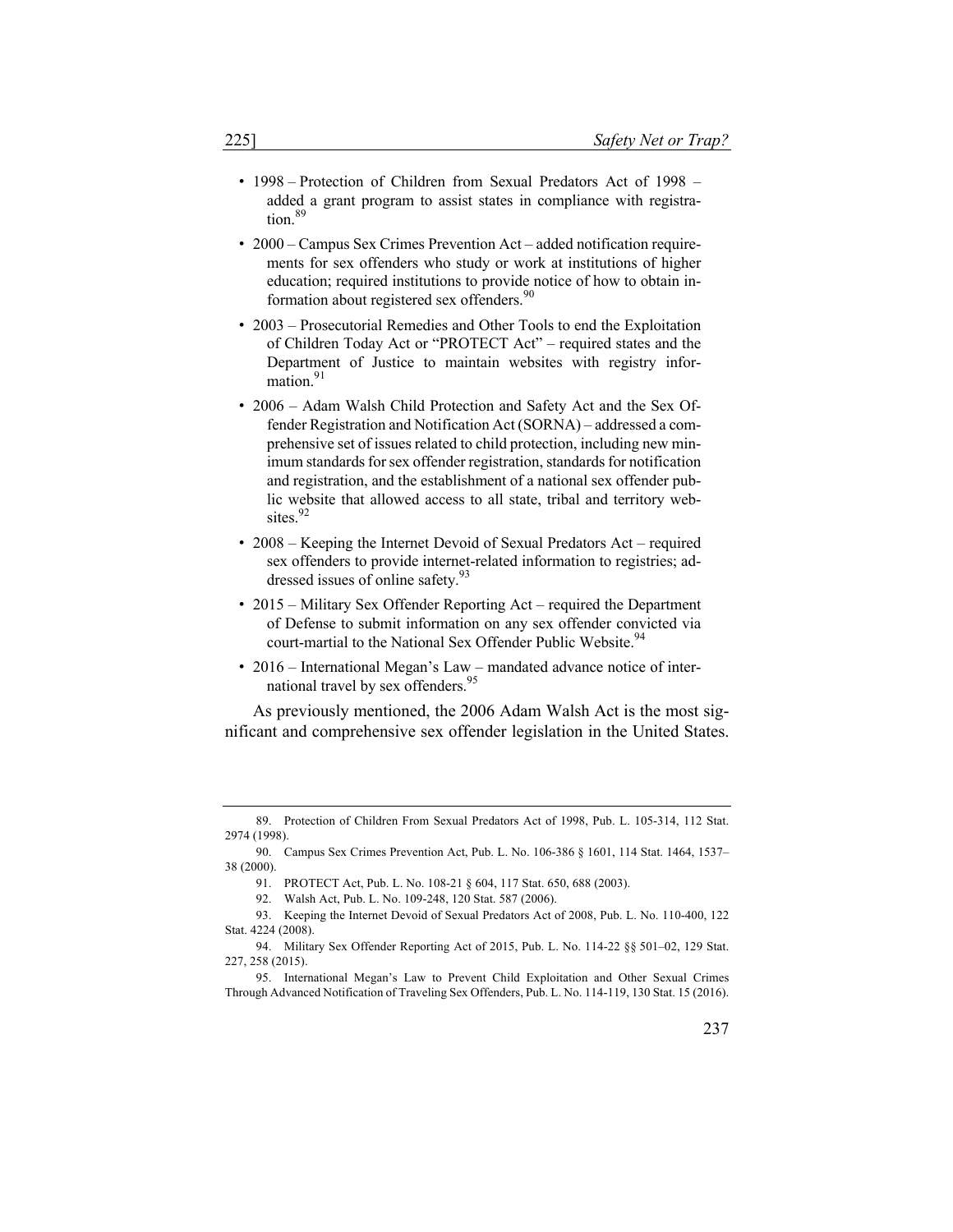It was written to make "more uniform and effective" what was "a patchwork of federal and 50 individual state registration systems."<sup>96</sup> SORNA is included in Title 1 of this Act. The requirements of SORNA serve as a minimum baseline for sex offender laws. All states have enacted sex offender laws, while 18 states, 4 territories, and 135 tribes meet minimum requirements of SORNA.<sup>97</sup> States in non-compliance with SORNA face financial repercussions.98 Because the costs of implementing the Adam Walsh Act can exceed the financial loss incurred by a reduction in federal grants for non-implementation, many states implement their own variation of sex offender registry and notification laws.

#### *B. The Compelled Speech Doctrine*

An individual's right to freedom of speech is guaranteed under the First Amendment of the U.S. Constitution, which reads:

Congress shall make no law respecting an establishment of religion, or prohibiting the free exercise thereof; of abridging the freedom of speech, or of the press; or the right of the people peaceably to assemble, and to petition the Government for a redress of grievances.<sup>99</sup>

Freedom of speech is staunchly protected as a fundamental right. The First Amendment is primarily thought of as protecting an individual's freedom of speech by prohibiting government censorship. But another aspect of free speech is the prohibition of the government requiring speech. In what has become known as the compelled speech doctrine, freedom of speech includes the freedom to not speak.<sup>100</sup> The basis of this doctrine is found in *West Virginia State Board of Education v. Barnette*, which held that students could not be compelled to salute the flag or recite the pledge of allegiance.<sup>101</sup> A motive of national unity was the basis for the requirement by the school board, but the Court found this to be insufficient

<sup>96.</sup> Reynolds v. United States, 565 U.S. 432, 435 (2012) ("It does so by . . . setting forth comprehensive registration-system standards; by making federal funding contingent on States' bringing their systems into compliance with those standards; by requiring both state and federal sex offenders to register with relevant jurisdictions (and to keep registration information current); and by creating federal criminal sanctions applicable to those who violate the Act's registration requirements.").

<sup>97.</sup> *Sex Offender Registration and Notification Act* (*SORNA) State and Territory Implementation Progress Check*, OFF. OF SEX OFFENDER SENT'G, MONITORING, APPREHENDING, REGISTERING, & TRACKING (Sep. 30, 2020), https://smart.ojp.gov/sites/g/files/xyckuh231/files/media/document/ sorna-progress-check.pdf.

<sup>98.</sup> Walsh Act, 34 U.S.C. § 20927(a).

<sup>99.</sup> U.S. CONST. amend. I.

<sup>100.</sup> W.V. State Bd. of Educ. v. Barnette, 319 U.S. 624, 633–34 (1943).

<sup>101.</sup> *Id.* at 642.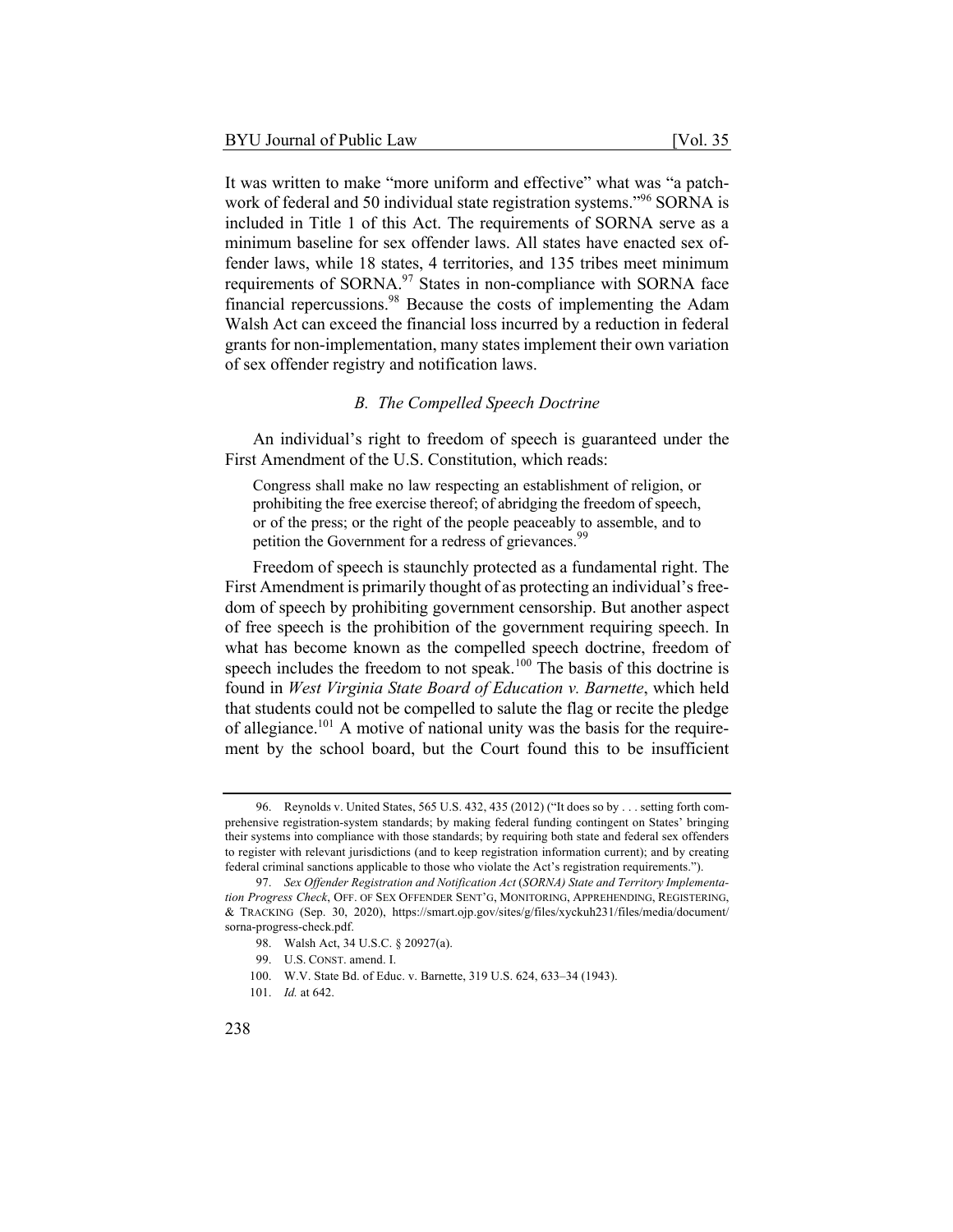grounds to compel an individual's speech.<sup>102</sup> "But freedoms of speech and of press, of assembly, and of worship may not be infringed on such slender grounds. They are susceptible of restriction only to prevent grave and immediate danger to interests which the state may lawfully protect."<sup>103</sup> The Court again addressed the issue of compelled speech in *Wooley v. Maynard*, finding that a state could not require an individual to display the state motto on a license plate.<sup>104</sup> "The right to speak and the right to refrain from speaking are complementary components of the broader concept of "individual freedom of mind."<sup>105</sup> The Supreme Court set forth a two-prong test for upholding compelled speech.<sup>106</sup> First, there must be a compelling state interest that is "legitimate and substantial."<sup>107</sup> Second, the restriction cannot be overly broad. As stated by the Court,

[E]ven though the governmental purpose be legitimate and substantial, that purpose cannot be pursued by means that broadly stifle fundamental personal liberties when the end can be more narrowly achieved. The breadth of legislative abridgment must be viewed in the light of less drastic means for achieving the same basic purpose.<sup>108</sup>

In summary, for the government to write a law that compels speech, the law must serve a legitimate and substantial government purpose and must be narrowly tailored, written in the least restrictive means.

#### *C. Legal Challenges to Sex Offender Registries*

While the U.S. Supreme Court has addressed the constitutionality of sex offender registry laws on other grounds, it has not yet addressed the reporting requirements of SORNA and sex offender registries as a violation of the First Amendment's prohibition of compelled speech.<sup>109</sup> This issue has, however, come before several lower courts by appeal from convicted sex offenders. The basis for each of these courts to deny the claims was a finding of a legitimate government purpose in the legislation.

<sup>102.</sup> *Id.* at 662.

<sup>103.</sup> *Id.* at 639.

<sup>104.</sup> Wooley v. Maynard, 430 U.S. 705, 713 (1977).

<sup>105.</sup> *Id.* at 714.

<sup>106.</sup> *Id*. at 716.

<sup>107.</sup> *Id.* at 716 ("We must also determine whether the State's countervailing interest is sufficiently compelling to justify requiring appellees to display the state motto on their license plates.").

<sup>108.</sup> *Id.* at 716–17 (quoting Shelton v. Tucker, 364 U.S. 479, 488 (1960)).

<sup>109.</sup> *See* Smith v. Doe, 538 U.S. 84, 102 (2003) (finding reporting requirements do not violate the Ex Post Facto Clause); Conn. Dep't of Pub. Safety v. Doe, 538 U.S. 1, 8 (2003) (finding no due process violation for posting sex offender information on public registry website).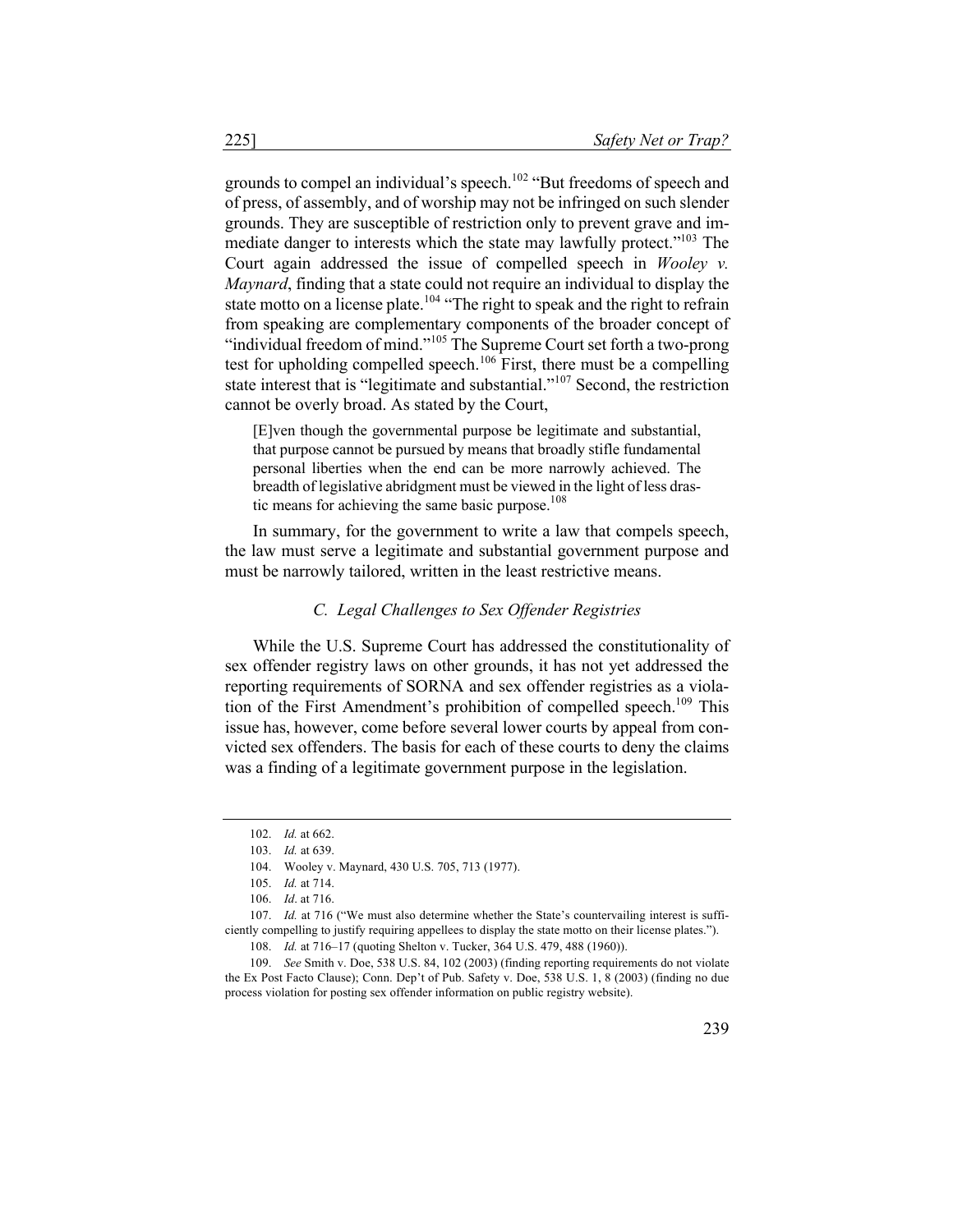The first of these cases addressing the requirements of SORNA as a violation of the First Amendment's prohibition of compelled speech is *US v. Arnold*, a 2014 case from Mississippi.<sup>110</sup> The Fifth Circuit held that the registration requirements of SORNA did not unlawfully compel speech.<sup>111</sup> The court considered the congressional intent behind the legislation and found SORNA to be constitutional because the registry "conducts an essential operation of the government."<sup>112</sup> Citing Arnold, the magistrate judge in *Medina v.* Cuomo concluded the offender had no First Amendment claim for compelled speech.<sup>113</sup>

A challenge to the International Megan's Law as compelled speech was heard in 2016 by a California court in *Doe v. Kerry*.<sup>114</sup> The International Megan's Law establishes a passport identifier requirement for covered sex offenders.<sup>115</sup> "The unique identifier is defined as 'any visual designation affixed to a conspicuous location on the passport indicating that the individual is a covered sex offender."<sup>116</sup> Because the passport identifier requirement had not yet been implemented, the California case was dismissed for lack of subject matter jurisdiction.<sup>117</sup> However, the court noted the stated purpose of the law is to "protect children and others from sexual abuse and exploitation, including sex trafficking and sex tourism."<sup>118</sup> It found the plaintiffs failed to establish a likelihood of success that the requirement is facially unconstitutional.<sup>119</sup>

<sup>110.</sup> United States v. Arnold, 740 F.3d 1032 (5th Cir. 2014).

<sup>111.</sup> *Id.* at 1033 ("We have not addressed whether SORNA's registration requirements violate the First Amendment's prohibition of compelled speech.").

<sup>112.</sup> *Id.* at 1035 ("In fact, it appears that Congress enacted SORNA as a means to protect the public from sex offenders by providing a uniform mechanism to identify those convicted of certain crimes.").

<sup>113.</sup> Medina v. Cuomo*,* No. 7:15-CV-01283, 2015 WL 13744627 (N.D.N.Y. Nov. 9, 2015), *report and recommendation adopted*, 2016 WL 756539 (N.D.N.Y. Feb. 25, 2016).

<sup>114.</sup> Doe v. Kerry, 2016 U.S. Dist. LEXIS 49912 (N.D. Cal. Apr. 13, 2016).

<sup>115.</sup> 22 U.S.C. § 212b(b)(1).

<sup>116.</sup> Daniel Cull, *International Megan's Law and the Identifier Provision - An Efficacy Analysis*, 17 WASH. U. GLOBAL STUD. L. REV. 181, 185 (2018).

<sup>117.</sup> *Doe,* 2016 WL 1446772, at \*2.

<sup>118.</sup> *Id.* at \*1 (quoting International Megan's Law to Prevent Child Exploitation and Other Sexual Crimes Through Advanced Notification of Traveling Sex Offenders, Pub. L. No. 114-119, 130 Stat. 15 (2016)).

<sup>119.</sup> *Id.* at \*9.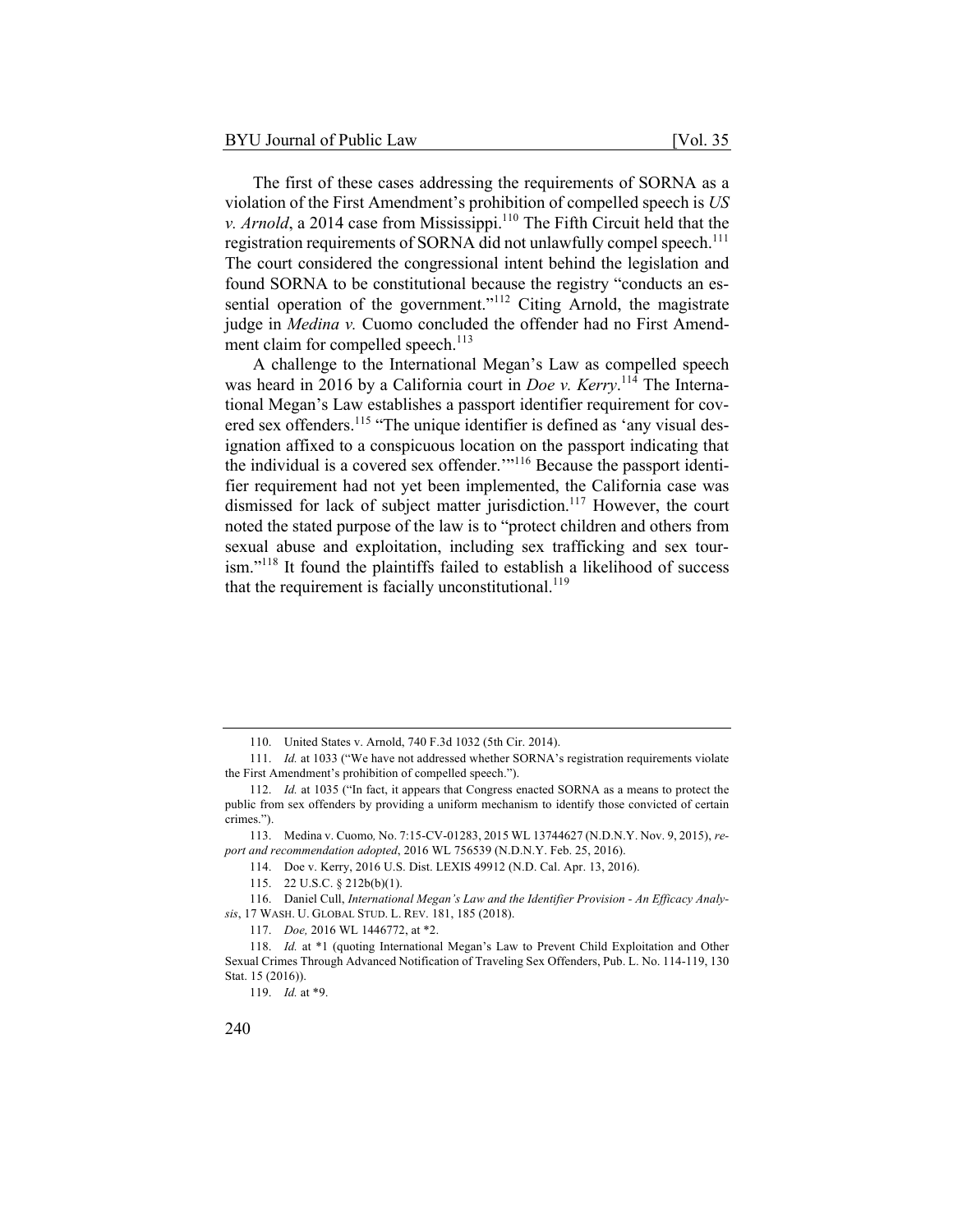In 2017, a California court also denied a compelled speech challenge in *People v. Ruiz*.<sup>120</sup> The appellant in this case had been convicted of possession of child pornography.<sup>121</sup> Under California law, while all sex offenders must register, some offenses are excluded from public notification.<sup>122</sup> Of particular interest is the distinction the court made that the public would not have access to the information in the registry, $123$  which is not the case for the majority of sex offender registries. The court also followed previous opinions regarding a legitimate government purpose, stating that "any infringement on Ruiz's constitutional right to freedom of speech is warranted by the state's interest in protecting children."<sup>124</sup>

Three cases were heard in Kansas in 2018 and  $2019$ ,<sup>125</sup> with each plaintiff arguing that SORNA forces a non-violent offender to communicate a message that he is "dangerous," in spite of this being a message with which he disagreed. The judges in all three cases dismissed these claims. The first of the Kansas cases is *United States v. Fox*, where the court stated, "[A] law satisfies strict scrutiny when the government proves that the law is narrowly tailored to serve compelling governmental interests."<sup>126</sup> The court determined SORNA to be narrowly written, stating, "The only speech compelled by SORNA is facts that provide the public and state law enforcement officials with the necessary information to track them effectively."<sup>127</sup> In making this decision, the court dismissed the claimant's argument that the law is overly broad.<sup>128</sup> Even though the law applies to both "non-violent sex offenders as well as violent predators," the court found the law to not be overly broad because it "does not label sex offenders as dangerous—it labels them as convicted sex offenders."<sup>129</sup> Also, the court "easily" concluded "that SORNA serves a compelling state purpose" in that it

<sup>120.</sup> People v. Ruiz, No. F074673, 2017 WL 4682707 (Cal. Ct. App. Oct. 19, 2017).

<sup>121.</sup> *Id.* at \*1.

<sup>122.</sup> Cal. Penal Code § 290.46 (West).

<sup>123.</sup> *Ruiz*, 2017 WL 4682707, at \*2 ("Moreover, Ruiz's inclusion in the sex offender registry is not a public communication and will not be displayed to the public.").

<sup>124.</sup> *Id.*

<sup>125.</sup> United States v. Fox, 286 F. Supp. 3d 1219 (D. Kan. 2018); United States v. Doby, No. 18-CR-40057-HLT, 2019 WL 5825064 (D. Kan. Nov. 7, 2019); Davis v. Thompson, No. 19-3051- SAC, 2019 U.S. Dist. LEXIS 205152 (D. Kan. Nov. 26, 2019). The defendants in these three cases were represented by the same public defender.

<sup>126.</sup> *Fox*, 286 F. Supp. 3d at 1223.

<sup>127.</sup> *Id.* at 1224.

<sup>128.</sup> *Id.*

<sup>129.</sup> *Id.*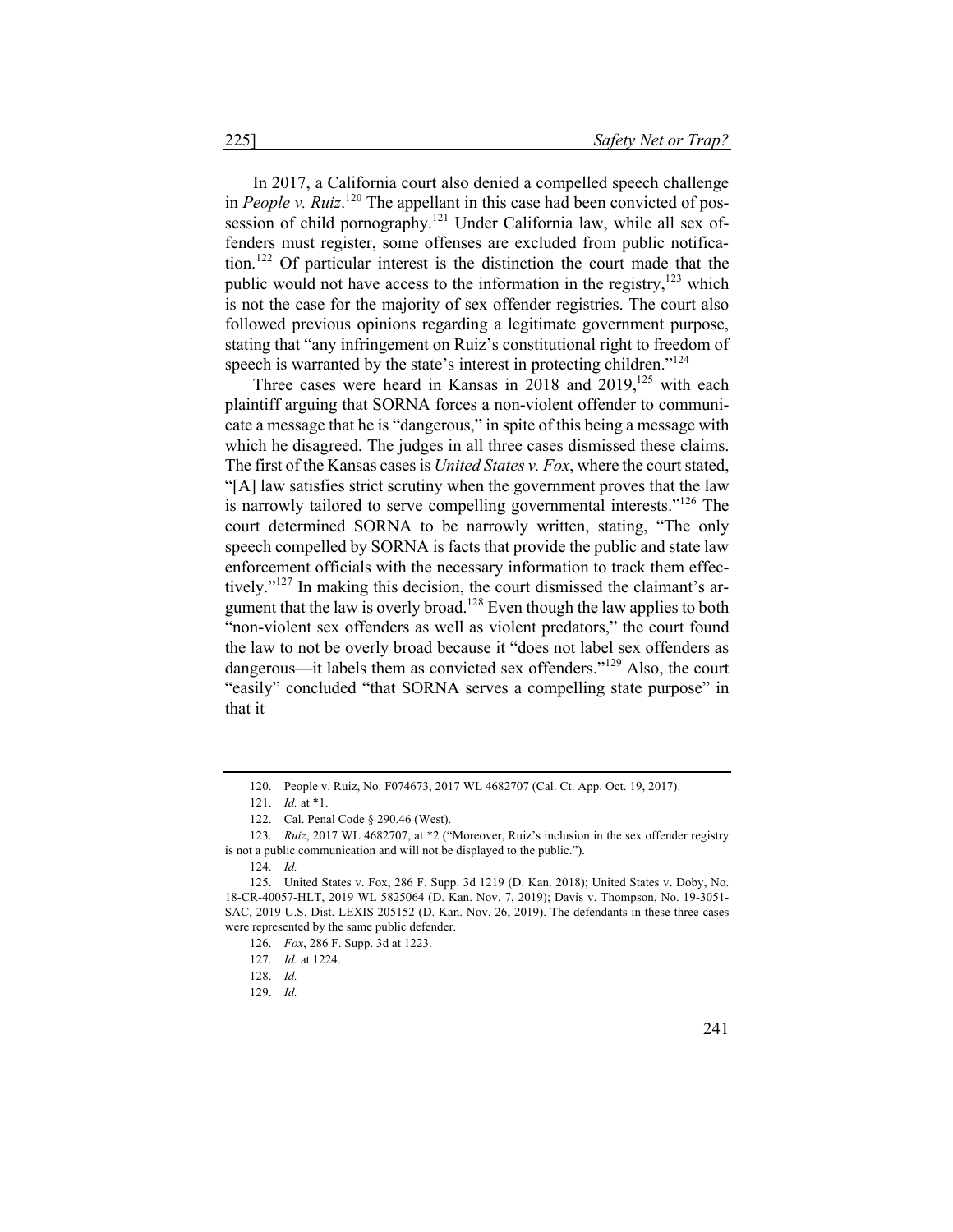state. $130$ 

protects the public by allowing the general public and law enforcement to track sex offenders who move from another state . . . by compiling information from every state about convicted sex offenders into a national database, creating national minimum standards for the type of information states must collect, and requiring convicted sex offenders to provide that information to state officials when they move to a new

The judge in *United States v. Doby*, the second of the Kansas cases, dismissed the defendant's claim that the law compels him to state he is dangerous. The court acknowledges that although that some people may make an interpretation of dangerousness from the registry, "there is no suggestion that the government has actually labeled Doby as dangerous or potentially dangerous."<sup>131</sup> The judge also cited the strict scrutiny analysis in *United States v. Fox*, agreeing that "SORNA is narrowly tailored to serve [compelling governmental] interest[s] because it merely compiles the necessary information that allows the public and law enforcement to track sex offenders from state to state. $^{5132}$  The court reiterated that "SORNA's goal is not limited to protection against violent offenders" but is "protect the public from sex offenders and offenders against children."<sup>133</sup>

The third of the Kansas cases, *Davis v. Thompson*, also followed the reasoning in *Fox*, simply stating that "the law serves a compelling government interest and does so in a narrowly tailored fashion."<sup>134</sup>

*United States v. Fox* has also been cited and followed in two recent Michigan cases.<sup>135</sup> Of particular interest are two 2019 cases where courts found sex offender registration and notification laws in violation of the First Amendment. The first is an Alabama case, decided in February of 2019. In *Doe v. Marshall*, the branding-identification requirements of the Alabama Sex Offender Registration and Community Notification Act  $(ASCORCNA)$  were challenged as compelled speech.<sup>136</sup> In its analysis of

<sup>130.</sup> *Id.* at 1223–24 ("Here, Congress declared SORNA's purpose explicitly. It protects the public 'from sex offenders and offenders against children, and in response to the vicious attacks by violent predators False'").

<sup>131.</sup> *Doby*, 2019 WL 5825064, at \*9.

<sup>132.</sup> *Id.* at \*4.

<sup>133.</sup> *Id*. at \*5.

<sup>134.</sup> Davis v. Thompson, 2019 U.S. Dist. LEXIS 2015152, at \*7.

<sup>135</sup>*.* Prater v. Linderman, No. 1:18-cv-992, 2019 WL 6711561, at \*9 (W.D. Mich. Dec. 10, 2019); Willman v. U.S. Off. of Att'y Gen., No. 19-10360, 2019 WL 4809592, at \*6 (E.D. Mich. Oct. 1, 2019).

<sup>136.</sup> Doe 1 v. Marshall, 367 F. Supp. 3d 1310, 1318 (M.D. Ala. 2019).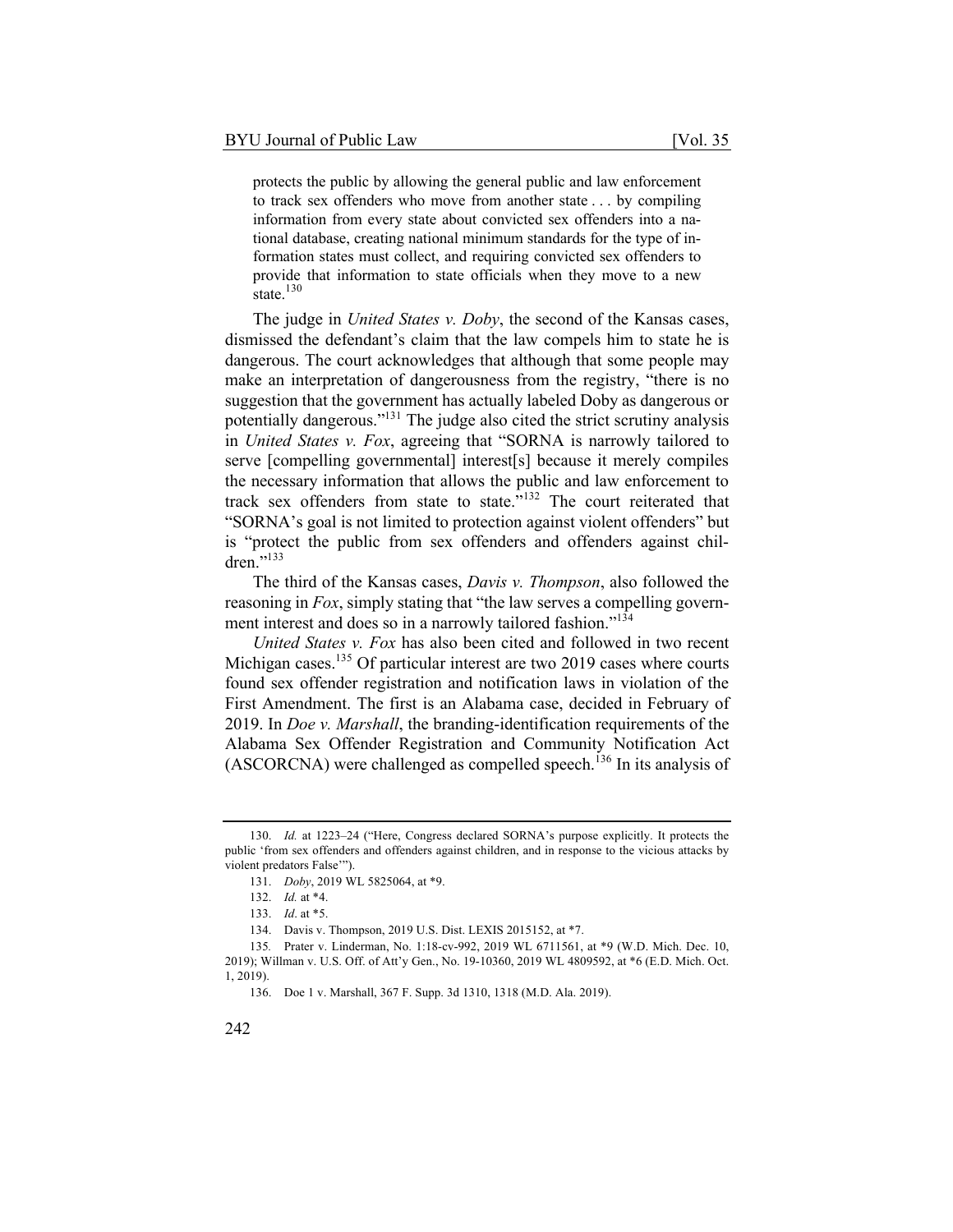the challenged statute, the court stated, "The Alabama Sex Offender Registration and Community Notification Act (ASORNA) is the most comprehensive and debilitating sex-offender scheme in the nation. No other state's system comes close."<sup>137</sup>

It applies to adults convicted of any of thirty-three "sex offenses," applies retroactively, applies to anyone convicted in another jurisdiction, and applies for life unless one is able to prove a medical need or meet one of the Act's few and narrow exceptions.<sup>138</sup> The branding-identification requirements stipulate that an offender must always have in their possession a driver's license or identification card "branded with 'CRIMINAL SEX OFFENDER' in bold, red letters."<sup>139</sup>

The court used a four-pronged test to analyze the challenged statute. Under that test, "[t]here must be (1) speech; (2) to which the plaintiff object;  $(3)$  that is compelled; and  $(4)$  that is readily associated with the plain- $\text{diff}^{(140)}$  These four criteria were met.<sup>141</sup> Regarding the First Amendment violation, the court found "the branded-identification requirement compels speech, and it is not the least restrictive means of advancing a compelling state interest."<sup>142</sup> The court considered the practical implications and purpose of identification, being that it is a "virtual necessity," with identification needed to cash checks, enter certain buildings and businesses, buy certain items, get a job, and more.<sup>143</sup>Additionally, the message "CRIMINAL SEX OFFENDER" that is branded on the license is "readily associated" with the plaintiffs because it is *about* the plaintiffs.

The ID cards are chock-full of Plaintiffs' personal information: their full name, photograph, date of birth, home address, sex, height, weight, hair color, eye color, and signature False When people see the brand on Plaintiffs' IDs, they associate it with Plaintiffs. The dirty looks that Plaintiffs get are not directed at the State.<sup>144</sup>

The court determined this requirement went "beyond what is necessary to achieve [the State's] asserted interest."145

137. *Id.* 138. *Id.* at 1319–20. 139. *Id.* at 1318. 140. *Id.* at 1324. 141. *Id.* at 1327. 142. *Id.* at 1324. 143. *Id.* at 1325. 144. *Id*. at 1326. 145. *Id.*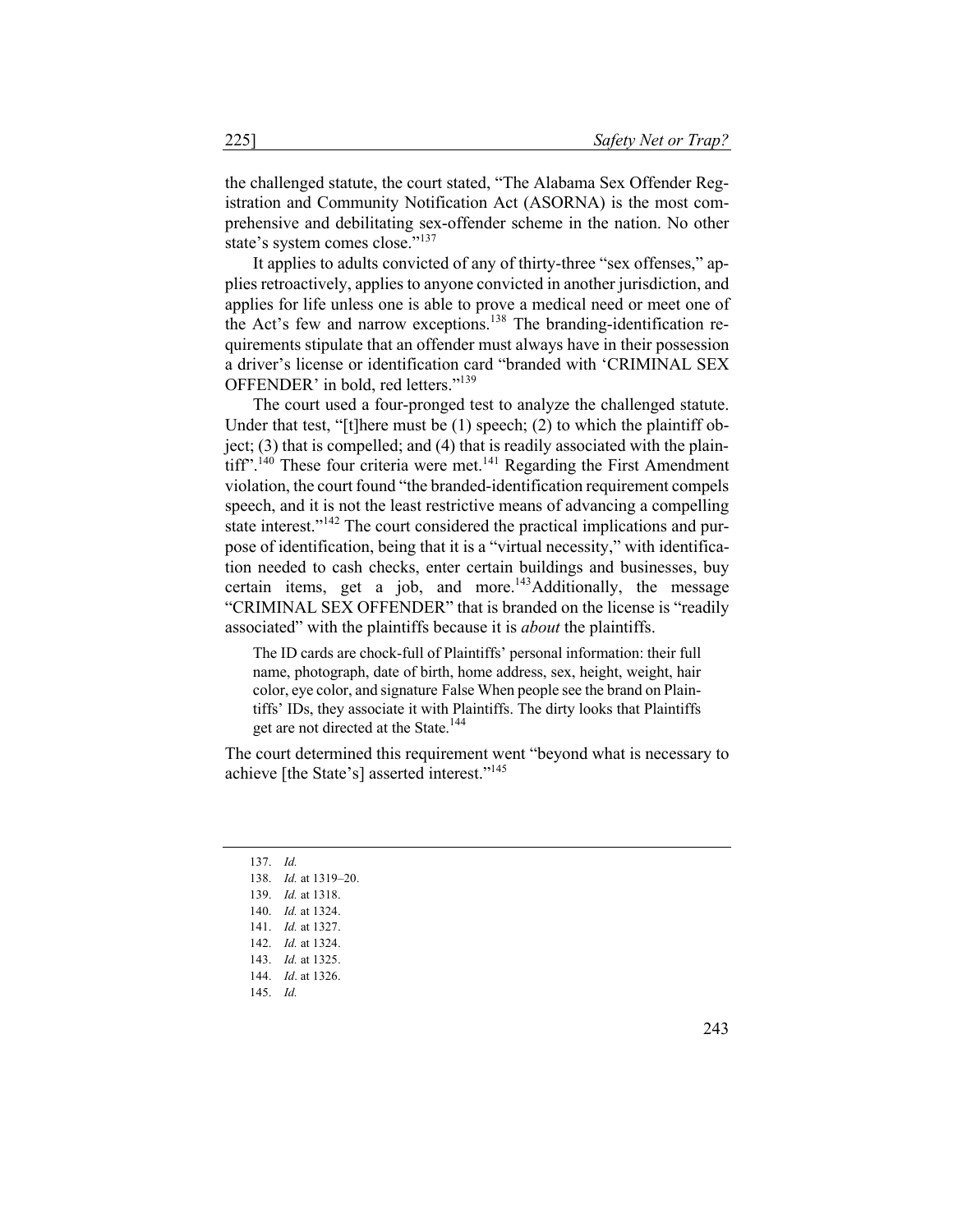The second case is *Reed v. Long,* decided in October of 2019.<sup>146</sup> Here a Georgia sheriff posted lawn signs at the homes of several registered sex offenders prior to Halloween, "announcing to the public that their homes are dangerous for children."<sup>147</sup> The applicable law does not require or authorize the posting of such signs,<sup>148</sup> but the plaintiffs faced arrest if they removed the signs.<sup>149</sup> The court noted that even though they "had paid their debts to society," "are rehabilitated," and "live productive, law-abiding lives," they are "subject to Georgia's lifelong requirement that they register with their local sheriff."<sup>150</sup> The court found that the sheriff's actions, in compelling speech by posting lawn signs, were undertaken in furtherance of a legitimate government interest.<sup>151</sup> However, the sheriff violated the First Amendment rights of the plaintiffs by failing to use the least restrictive means, and the court granted the emergency motion for a temporary injunction.<sup>152</sup> One year later, the court considered the plaintiff's request for a permanent injunction barring the placement of lawn signs by the sher- $\int$ iff.<sup>153</sup> In denying the plaintiffs compelled speech claims, the court stated that the speech must appear to be endorsed by the plaintiffs.<sup>154</sup> The court reasoned there was no risk of such perceived endorsement because the sign clearly stated that the message was from the sheriff and that "no reasonable observer could now conclude the resident agreed with the sign's message: that trick-or-treating at their residence was dangerous."<sup>155</sup> Additionally, the plaintiffs were free to post competing yard signs disagreeing with the sheriff's message.<sup>156</sup>

<sup>146.</sup> Reed v. Long, 420 F. Supp. 3d 1365 (M.D. Ga. 2019).

<sup>147.</sup> *Id.* at 1368. The lawn signs were posted on the front lawn and read, "STOP WARNING! STOP NO TRICK-OR-TREATING AT THIS ADDRESS!! A COMMUNITY SAFETY MESSAGE FROM BUTTS COUNTY SHERIFF GARY LONG."

<sup>148.</sup> *Id*. at 1372–73.

<sup>149.</sup> *Id.* at 1370, 1377.

<sup>150.</sup> *Id*. at 1367–68.

<sup>151.</sup> *Id.* at 1377.

<sup>152.</sup> *Id.* at 1378. In fact, the sheriff articulated other less restrictive means that were used in the past which were effective. *Id.*

<sup>153.</sup> Reed v. Long, 2020 U.S. Dist. LEXIS 199103 (Oct. 27, 2020).

<sup>154.</sup> *Id* at 26.

<sup>155.</sup> *Id*. at 27.

<sup>156.</sup> *Id*.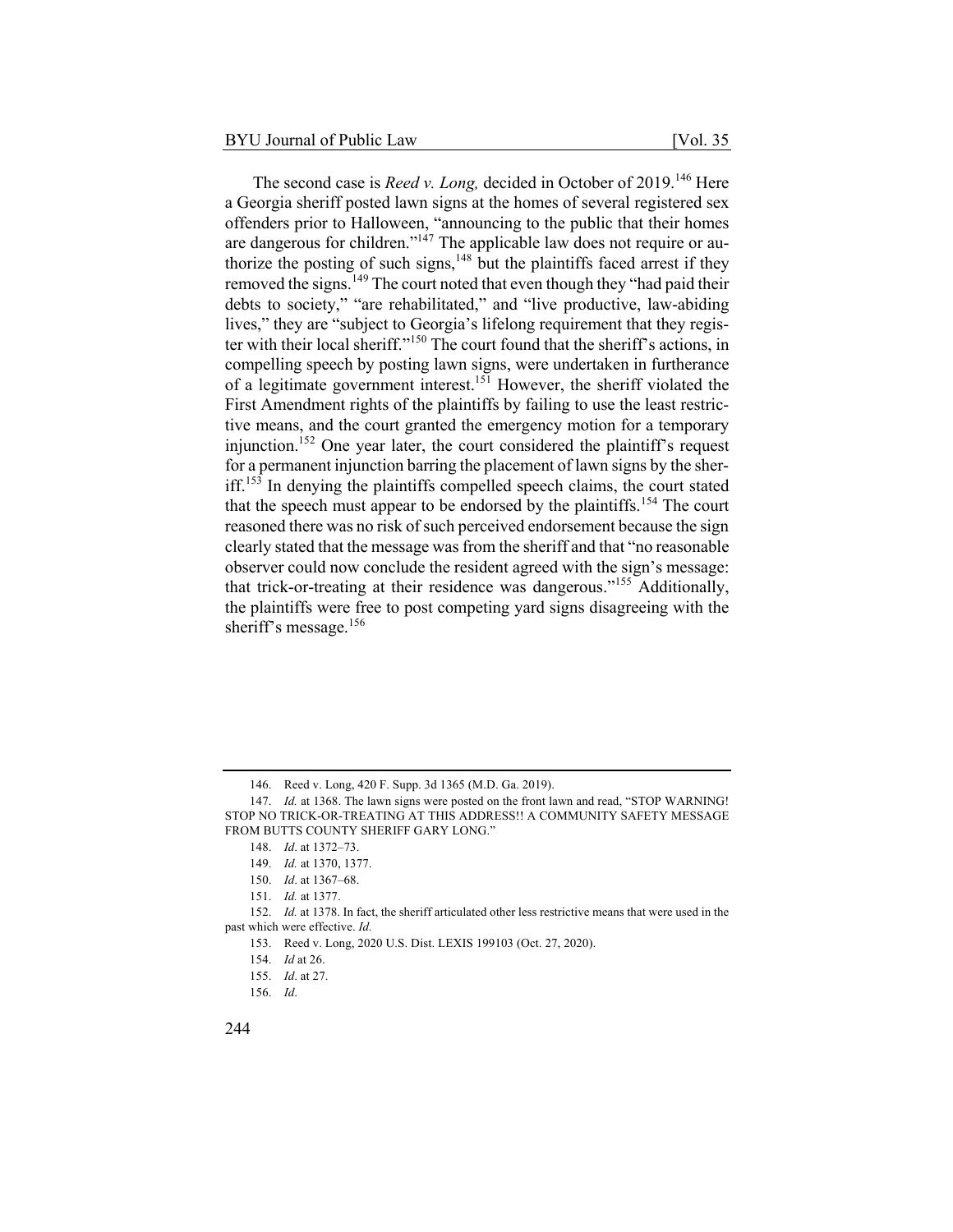#### V. FUTURE DECISIONS IN LIGHT OF CHANGED OR CHANGING **CIRCUMSTANCES**

The assumptions that prompted the enactment of SORNA and sex offender registry and notification statutes—that these laws will protect us and our children—live on. Because legislative actions are not researchbased, the trend has been for laws to be amended so that they are even *more* restrictive and *more* broadly applied.<sup>157</sup> Modification of laws so that they are more narrowly tailored, in conjunction with research-based evidence, will not take place unless and until there is public pressure to do so. Lawmakers are unwilling to expurgate legislation that is popular with their constituents, no matter how misguided or uninformed those constituents and laws may be. So long as the public believes that sex offender registries keep us safe, regardless of their pernicious scope and duration, the laws will remain unchanged or continue defying available knowledge.

Case law has evolved incrementally, state by state, since the passage of the Adam Walsh Act.<sup>158</sup> In general, the trend is that state and federal courts uphold the application and enforcement of sex offender registry laws.159 The primary focus of the courts in addressing First Amendment challenges to these laws has been the recognition of the existence of a legitimate and compelling government interest. Most of these courts have overlooked whether the law was narrowly tailored except in a few egregious situations.<sup>160</sup> None of the courts addressed the issue of whether the intent of the law is actually furthered by implementation of the law.

The disconnect between the laws, their purposes, and their effects is illuminated by research undertaken since the implementation of SORNA.<sup>161</sup> All of these issues are profoundly complex and require more than a simplistic approach to law making and policy. We understand better sex offenders, recidivism, victimization, and risk. This research indicates

<sup>157.</sup> Doe 1, *supra* note 136, at 1319.

<sup>158.</sup> McPherson, *supra* note 7, at 796.

<sup>159.</sup> *Id.* at 795–96.

<sup>160.</sup> *See, e.g.,* Reed v. Long, 420 F. Supp. 3d 1365 (M.D. Ga. 2019) (granting a preliminary injunction enjoining sheriff from placing warning signs on the lawn of non-violent offenders on Halloween), Reed v. Long, 2020 U.S. Dist. LEXIS 199103 (M.D. Ga. 2020) (dismissing plaintiff's compelled speech claim without prejudice); Commonwealth v. Leonard 172 A. 3d 628 (Pa. 2017) (vacating trial court judgement requiring a non-Tier III offender to register for life); B.J.B. v. State, 805 N.E.2d 870 (Ind. Ct. App. 2004) (reversing trial court decision requiring a juvenile register without an evidentiary hearing).

<sup>161.</sup> Agan, *supra* note 6, at 208.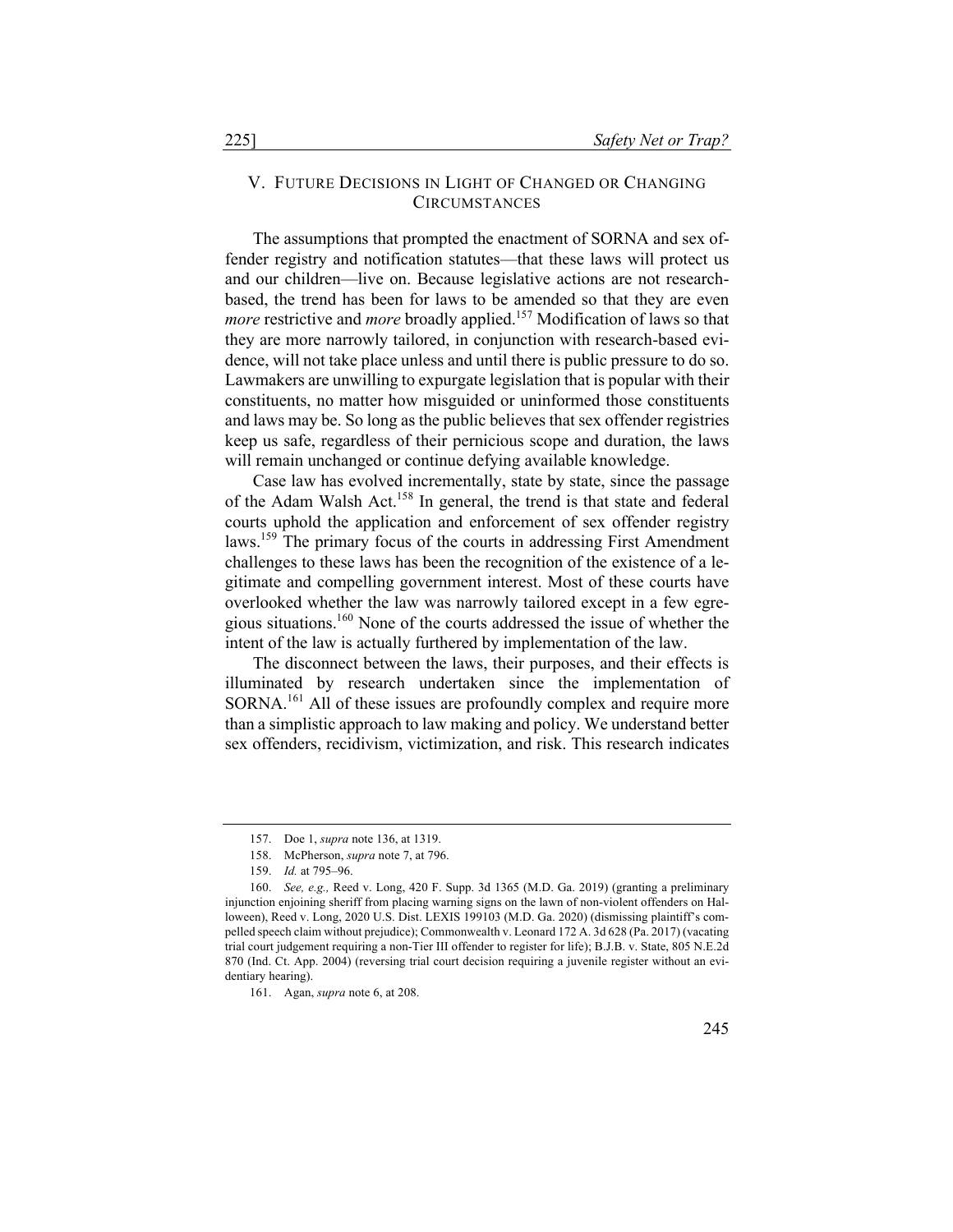that the sex offender laws enacted to protect children in actuality have had little impact on recidivism rates. $162$ 

Challenges to these laws on First Amendment grounds will continue to be made as more realize that the "legitimate government purpose" of these laws is not being met. Additionally, more cases will arise if restrictive legislation continues to be passed, as indicated by past trends.

#### VI. EVALUATION, APPRAISAL, AND RECOMMENDATIONS

#### *A. Evaluation of Legislation*

Sex offender notification and registration laws do little to address the most common situations and causes of sexual violence against children. It is difficult to ascertain whether legislative actions stem from a sincere belief that these laws are in the best interest of the community or whether they are an attempt to score political points with constituents. Much of legislators' understanding of sex offender laws is "driven by the demonization of offenders, the devastating grief experienced by a subset of victims, exaggerated claims by law enforcement and prosecutors, and media depictions of the most extreme and heinous sexual assaults."<sup>163</sup> In fact, courts have recognized that SORNA was passed by Congress "[i]n response to several high profile and horrific incidents committed by individuals previously convicted of sex crimes."<sup>164</sup>

The Center for Sex Offender Management describes this trend:

[M]yths about sex offenders and victims, inflated recidivism rates, claims that sex offender treatment is ineffective, and highly publicized cases involving predatory offenders fuel negative public sentiment and exacerbate concerns by policymakers and the public alike about the return of sex offenders to local communities. Furthermore, the proliferation of legislation that specifically targets the sex offender population including longer minimum mandatory sentences for certain sex crimes, expanded registration and community notification policies, and the creation of "sex offender free" zones that restrict residency, employment, or travel within prescribed areas in many communities—can inadvertently but significantly hamper reintegration efforts.<sup>165</sup>

<sup>162.</sup> Bonnar-Kidd, *supra* note 16, at 418.

<sup>163.</sup> Terry & Ackerman, *supra* note 1, at 3.

<sup>164.</sup> United States v. Fox, 286 F. Supp. 3d 1219, 1221 (D. Kan. 2018).

<sup>165.</sup> Bonnar-Kidd, *supra* note 16, at 419 (citation omitted).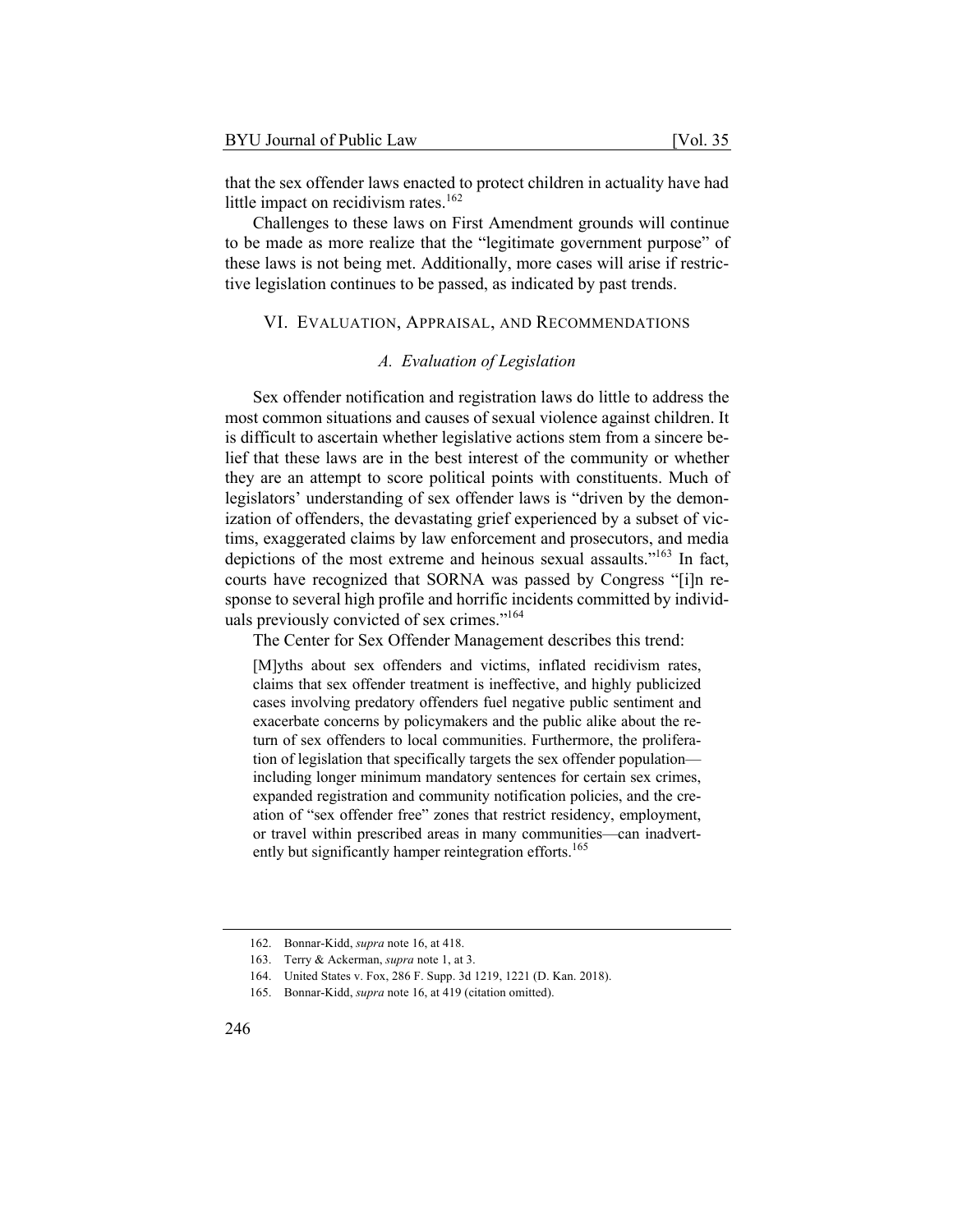Legislators, like the community members they represent, often accept inaccurate depictions of the causes and motivations of sex offenders.<sup>166</sup> Sex offender laws are routinely introduced with little debate and little opposition. Those who promote moderation are often considered "soft on pedophiles."167 Lawmakers are "disproportionately influenced by isolated high-profile cases of sexual assault committed by strangers." They ignore that most sexual violence is committed by "known and familiar family, friends and acquaintances."<sup>168</sup>

Confusion over the enactment of these laws, their purpose, and their effects is illustrated in the passage of Megan's Law, which mandated community notification of registered sex offenders and is now incorporated in SORNA.<sup>169</sup> Seven-year-old Megan was killed in 1994 by a neighbor who, unbeknownst to her parents, had served six years in prison for aggravated assault and attempted sexual assault on a child. Megan's Law was quickly passed by the New Jersey State Legislature only eighty-nine days after Megan's murder.<sup>170</sup> This was a profoundly heinous crime, and the desire to prevent future victimization is clearly understandable. But the information provided on the website of the Megan Nicole Kanka Foundation elucidates common, but erroneous, assumptions about sex offenders. Consider these statements from the website of the Foundation:

Every parent should have the right to know if a **dangerous sexual pred**ator moves into their neighborhood.<sup>171</sup>

A law that would require notification when a **convicted sex offender** moves into a neighborhood. A law to protect our children. $172$ 

At the very least, any convicted *pedophile* released from prison can not [sic] be allowed to reside in neighborhoods without the knowledge of the parents and children in that neighborhood. This simple statement is the essence of **MEGAN'S LAW**. 173

<sup>166.</sup> Wright, *supra* note 144, at 5.

<sup>167</sup>*. Id.* at 3.

<sup>168.</sup> *Id.* at 3. *See also* Bonnar-Kidd, *supra* note 16, at 416 ("Most abuse happens in homes or with family or close friends.").

<sup>169.</sup> 34 U.S.C. § 20923(b).

<sup>170.</sup> *Our Mission*, MEGAN NICOLE KANKA FOUND., http://www.megannicolekankafoundation.org/mission.htm (last visited Feb. 1, 2021).

<sup>171.</sup> *Id.* (emphasis added).

<sup>172.</sup> *Id.* (emphasis added).

<sup>173.</sup> *The Right to Know*, MEGAN NICOLE KANKA FOUND., http://www.megannicolekankafoundation.org/rtk.htm (last visited Feb. 1, 2021).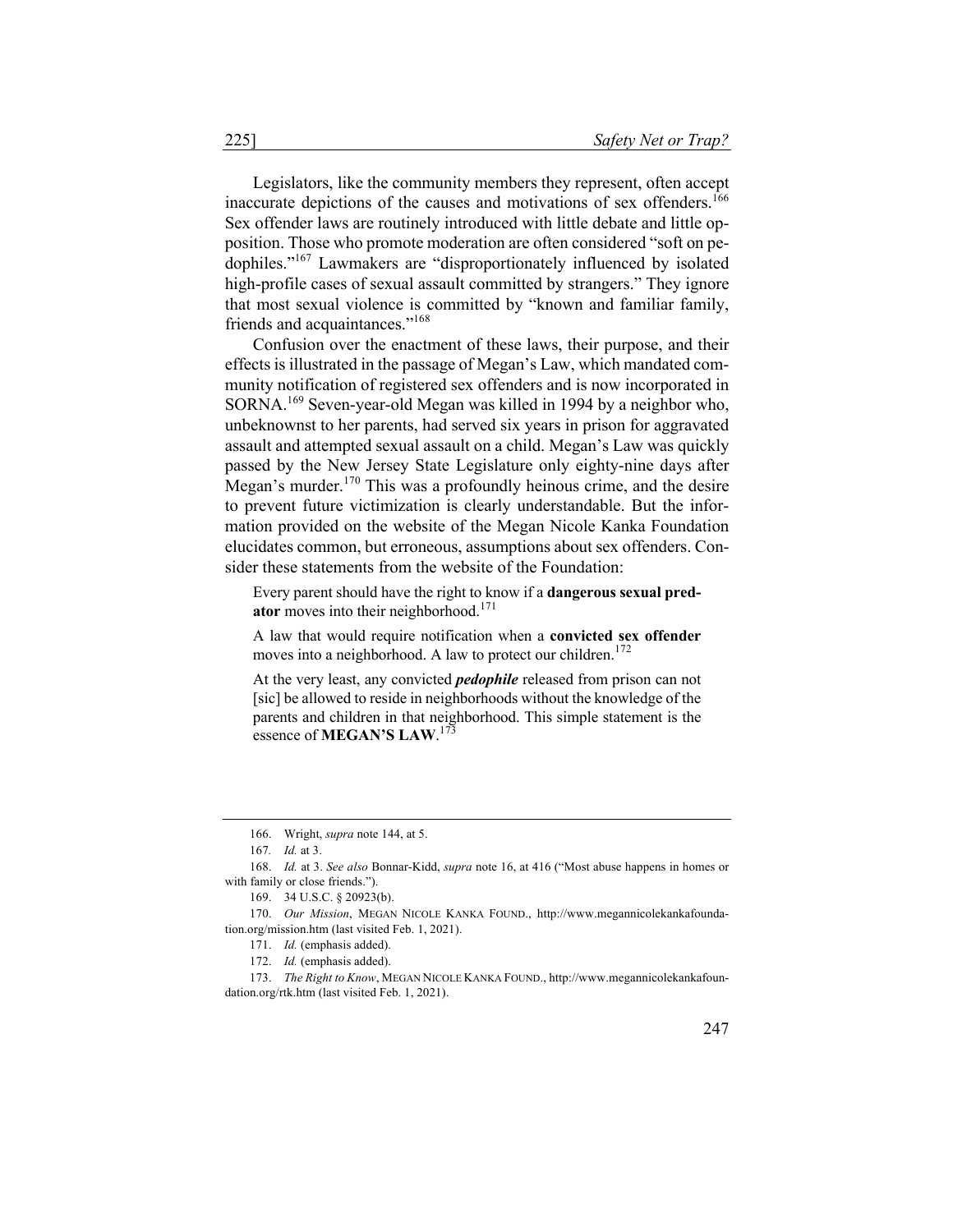These statements illustrate how these terms—"dangerous sexual predator," "convicted sex offender," and "pedophile"—are commonly used interchangeably. But they are not interchangeable, and laws can and should be drafted to reflect these differences.

The term "sex offender" for purposes of the sex offender registry casts a wide net. The public often views sex offenders as a homogenous group, but they are "a diverse mixture of individuals who have committed an array of illegal acts, ranging from noncontact offenses such as exhibitionism to violent sexual assaults."174 Registries are intended to protect children, but they also apply to those who pose minimal risk, if any. This "one-sizefits all" approach "imposes substantial criminal penalties and other collateral consequences on *all* sex offenders," not just those who pose risk.<sup>175</sup> Certain offenses are not included under SORNA, but because SORNA is merely a baseline, some states have included additional offenses which subject convicted persons to the reporting requirements of sex offender registries.<sup>176</sup> Jurisdictions have included offenses such as consensual sex between teenagers,177 a teenager sending a text message with a sexually explicit photo of himself,<sup>178</sup> and public urination in the presence of a minor.<sup>179</sup>

The duration of SORNA requirements is also treated as "one-size-fits all." As previously mentioned, the minimum registration period of Tier 1 offenders is 15 years, with a possible 5-year reduction if a clean record is maintained for 10 years.<sup>180</sup> Tier II and Tier III offenders must register for 25 years or the rest of their lives, respectively, $181$  "regardless of how long they live offense-free or present other evidence of rehabilitation."<sup>182</sup> In two states, Alabama and South Carolina, registrants have no means by which they might secure release from the registry requirement.<sup>183</sup> An example of

183. *Id*. at 41.

<sup>174.</sup> Roger Przybylski, *Chapter 5: Recidivism of Adult Sexual Offenders*, OFF. OF SEX OFFENDER SENT'G, MONITORING, APPREHENDING, REGISTERING, & TRACKING, https://smart.gov/SO MAPI/sec1/ch5\_recidivism.html (last visited Feb. 1, 2021).

<sup>175.</sup> Terry & Ackerman, *supra* note 1, at 63 (emphasis added).

<sup>176.</sup> McPherson, *supra* note 7, at 759.

<sup>177.</sup> Tofte, *supra* note 5, at 5.

<sup>178.</sup> Madeleine Baran & Jennifer Vogel, *Sex-Offender Registries: How the Wetterling Abduction Changed the Country,* APM REPS. (Oct. 4, 2016), https://www.apmreports.org/story/2016/10/04/ sex-offender-registries-wetterling-abduction.

<sup>179.</sup> *Id.*

<sup>180.</sup> 34 U.S.C. § 20915(a) and (b).

<sup>181.</sup> *Id.* at § 20195(b).

<sup>182.</sup> Tofte, *supra* note 5, at 4. "Under this law, for example, a man who sexually abused a child in his family but has been living in the community offense-free for 20 years would nonetheless be required to continue to register until he dies." *Id.* at 42.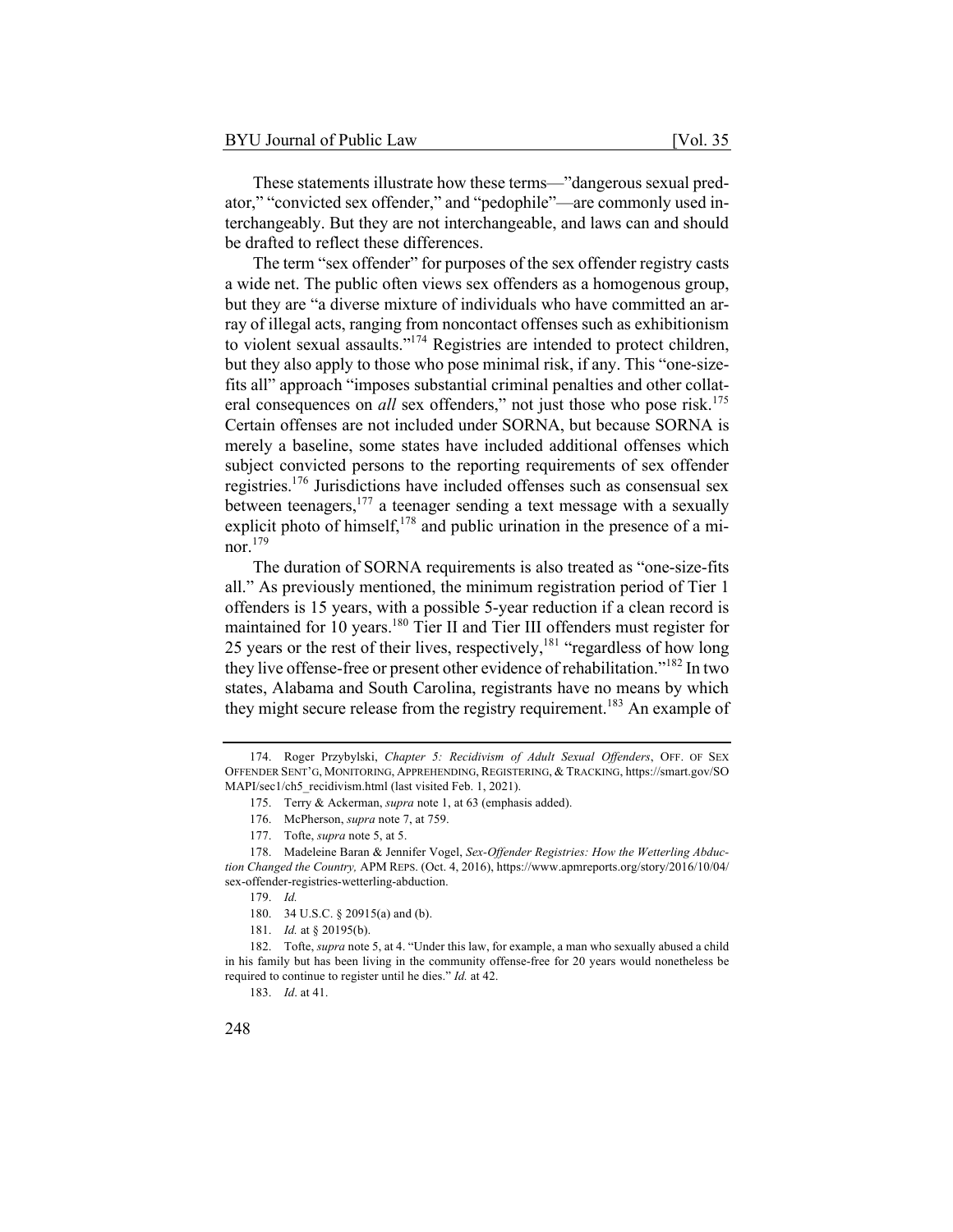the application of this law is that of a man convicted of soliciting an adult prostitute. In Alabama, he would be required to "register for life, with no way to obtain a release from the registration requirements."<sup>184</sup>

This proliferation of registrants is not without problems for law enforcement. Having so many low-risk individuals on the registry, the inclusion of more offenses, and longer durations of registration—combined with insufficient resources—can bog down the system. The ability of law enforcement to adequately monitor high-risk offenders—those from whom the community is most seeking protection—can be compromised. As described by those tasked with monitoring:

Lawmakers have no idea the kind of burden they put on law enforcement when they increase the number of offenders who must register.<sup>185</sup> The volume of registrants is such that law enforcement officials cannot even make sure that those who are supposed to register are doing so.<sup>186</sup>

What we've found is we need to prioritize . . . we don't need to be filing cases on someone who forgot to come in on their annual if they're a low risk person, we need to focus on the ones that are high risk, or they've absconded from supervision.<sup>187</sup>

As has happened with other sex offender legislation, juvenile sex offender laws were "passed hastily in reaction to a few horrific" crimes.<sup>188</sup> Recently however, there is perturbation over SORNA requirements being applied to juvenile sex offenders as young as fourteen. Existing legislation ignores research that shows the offenses committed by juveniles tend to be "based on impulsivity and sexual curiosity, which diminish with rehabilitation and general maturation," rather than based on sexual desires.<sup>189</sup> Juveniles have less than a 2% recidivist rate, and yet are included under the mandatory registration requirements.<sup>190</sup> This means that the 98% of

<sup>184.</sup> *Id*.

<sup>185.</sup> *Id*. at 44 (statement made to Human Rights Watch by the chief probation officer of Arizona County).

<sup>186.</sup> *Id.*

<sup>187.</sup> Walfield, *supra* note 64, at 18 (statement made by a California law enforcement officer).

<sup>188.</sup> Donna Vandiver & Mark Stafford, *End Juvenile Sex-Offender Registration: It's Ineffective and Based on Rare Cases*, JUVENILE JUSTICE INFO. EXCH. (Aug. 23, 2017), https://jjie.org/2017/08/23/ end-juvenile-sex-offender-registration-its-ineffective-and-based-on-rare-cases/. Amie Zyla spoke before a U.S. House subcommittee of her assault by a teenager when she was 8. *Id.* Her testimony led to expanding sex-offender registration requirements to juvenile offenders. *Id.*

<sup>189.</sup> Brost & Jordan, *supra* note 76, at 809 (quoting Amy Halbrook, *Juvenile Pariahs*, 65 HASTINGS L. J. 1, 11–12 (2013).

<sup>190.</sup> *Id.*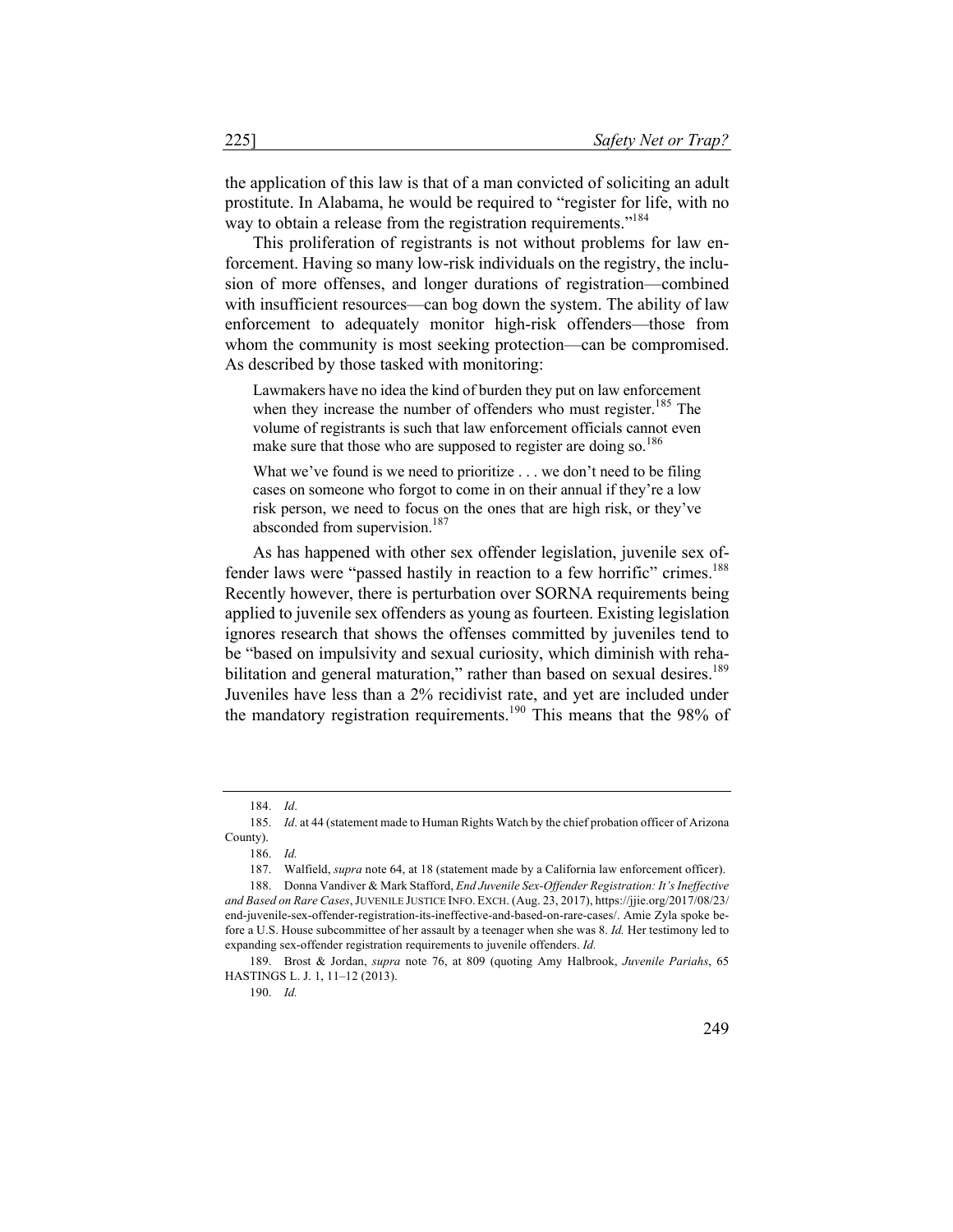juveniles who most likely will never reoffend face the same deleterious consequences as violent adult offenders.<sup>191</sup>

In treating juvenile sex offenders in an identical manner as adult sex offenders, the "long-standing goals of rehabilitation originally inherent in the creation of the juvenile justice system" is negated.<sup>192</sup> This can produce a "permanent class of sex offenders, whose behaviors were established in their youth and may become firmly entrenched by institutional procedures of public notification."<sup>193</sup>

Application and enforcement of sex offender registry laws vary across jurisdictions. This can create confusion as to reporting requirements when "adjudicated delinquent in one jurisdiction" but later move to another.<sup>194</sup>

Despite SORNA's requirement that a juvenile adjudicated delinquent of certain offenses register as a sex offender, the implementation of this provision varies across jurisdictions. Some jurisdictions do not register any juveniles at all; some limit the ages of the offenders who might be registered; some limit the offenses for which they might be registered; and others limit the duration, frequency, or public availability of registration information. Some jurisdictions have mandatory registration provisions for certain juveniles, some are discretionary, and some have a hybrid approach.<sup>195</sup>

Additional restrictions within sex offender laws are also problematic. For example, in Alabama, sex offenders are precluded from employment "within 2,000 feet of a school or childcare facility" regardless of whether their offense involved a minor.<sup>196</sup> Residency restrictions, common in legislation, conflict with research showing that treatment in conjunction with community-based supervision is effective in the reduction of recidivism. These laws "are not effective, as they may increase offender risk by undermining offender stability and the ability to obtain housing, work and family support."<sup>197</sup>

We've taken stable people who have committed a sex crime and cast them out of their homes, away from their jobs, away from treatment, and

<sup>191.</sup> *Id.*

<sup>192.</sup> Evans, Lytle & Sample, *supra* note 8, at 159.

<sup>193.</sup> *Id.*

<sup>194.</sup> McPherson, *supra* note 7, at 775.

<sup>195</sup>*. Id.* at 774–75.

<sup>196.</sup> Doe 1 v. Marshall, 367 F. Supp. 3d 1310, 1321 (M.D. Ala. 2019).

<sup>197.</sup> *Key Things to Know About Adults Who Sexually Offend*, OFFICE OF SEX OFFENDER SENTENCING, MONITORING, APPREHENDING, REGISTERING, AND TRACKING (May 2017), https:// smart.ojp.gov/sites/g/files/xyckuh231/files/media/document/adultswhosexuallyoffend.pdf.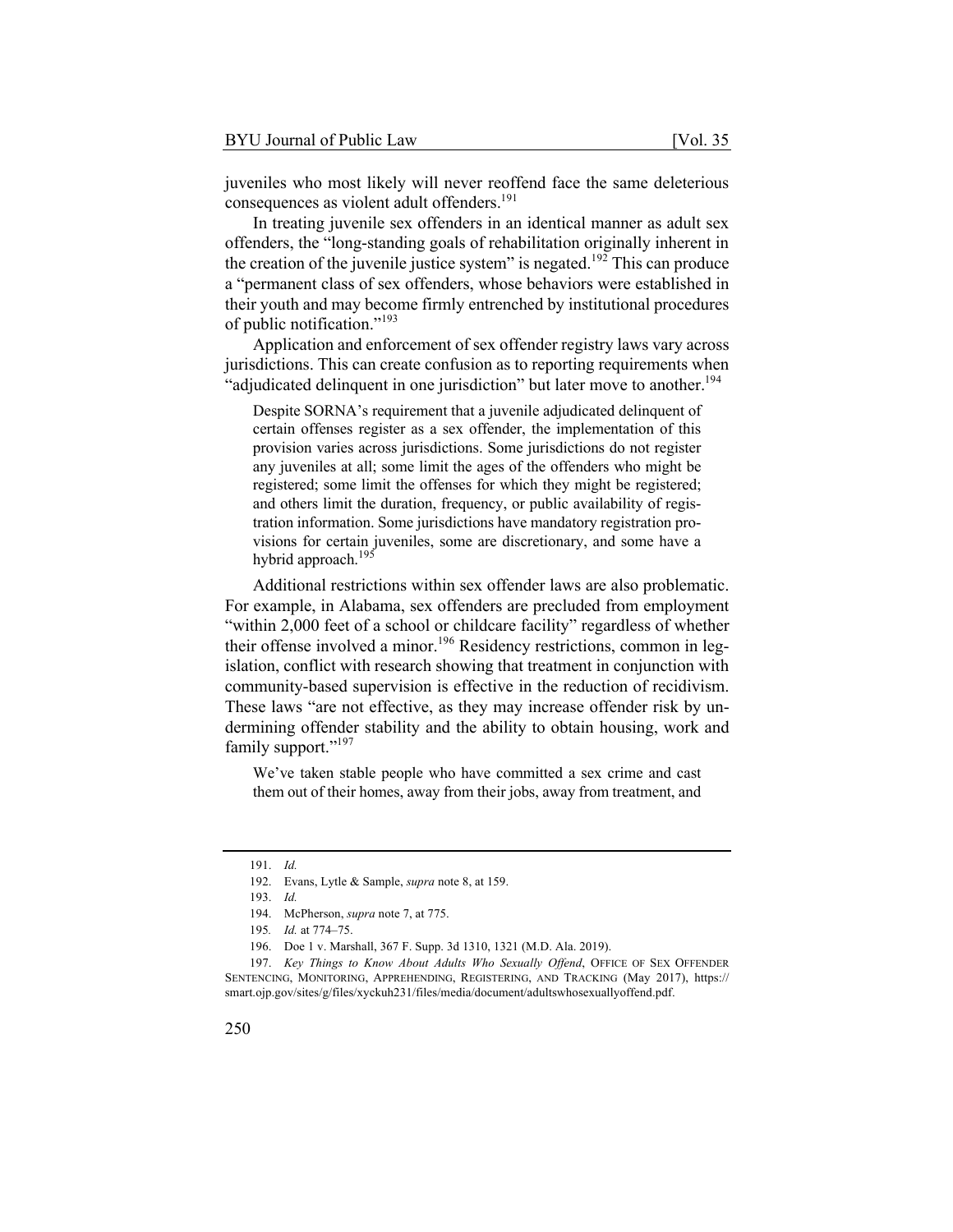away from public transportation. It's just absolutely absurd what these laws have done, and the communities are at greater risk because of it.<sup>198</sup>

Community notification laws have created unintended or latent consequences for offenders."<sup>199</sup> As previously mentioned, community notification laws were first passed after the murder of young Megan Kanka by a neighbor. Notification was intended to protect a community through awareness of violent sex offenders within close proximity. But without proper care in determining the best methods by which to notify a community, "law enforcement officials may inadvertently expand the scope of community notification beyond what is necessary to protect public safety, mislead the public about the actual risk a sex offender poses, and inflame community hostility and fear."200 When a community is notified of the presence of a registrant through newspaper or television announcements, for example, the notification is expanded to an audience far beyond those within close proximity of the offender.<sup>201</sup>

Lack of guidance as to methods of community notification also results in arbitrary and creative application. For example, a Georgia sheriff took it upon himself to post signs on the front lawn of registered sex offenders prior to Halloween in violation of the offenders First Amendment rights.<sup>202</sup> In another instance, a person who was placed on the sex offender registry when he was sixteen was forced to hang a sign in his window stating, "Sex Offender Lives Here."<sup>203</sup>

These laws may also mislead the public about actual risk.<sup>204</sup> Because the public doesn't generally distinguish between "low" or "high" risk, anyone on the registry is generally deemed dangerous. By including minimal risk individuals, the community sees a greater number as dangerous than is warranted by actual circumstances. The community is also harmed by community notification laws that are unnecessarily expansive, as these "may drive more and more offenders underground, away from supportive services like sex offender treatment, and away from the supervision and monitoring of law enforcement."<sup>205</sup>

In summary, the goals of registration and community notification of SORNA are in contradiction with research-based evidence. Sex offender

<sup>198.</sup> Tofte, *supra* note 5, at 103.

<sup>199.</sup> Evans, Lytle & Sample, *supra* note 8, at 158.

<sup>200.</sup> Tofte, *supra* note 5, at 51.

<sup>201.</sup> *Id.*

<sup>202.</sup> Reed v. Long, 420 F. Supp. 3d 1365 (M.D. Ga. 2019).

<sup>203.</sup> Brost & Jordan, *supra* note 76, at 822.

<sup>204.</sup> Tofte, *supra* note 5, at 52.

<sup>205.</sup> *Id.* at 79.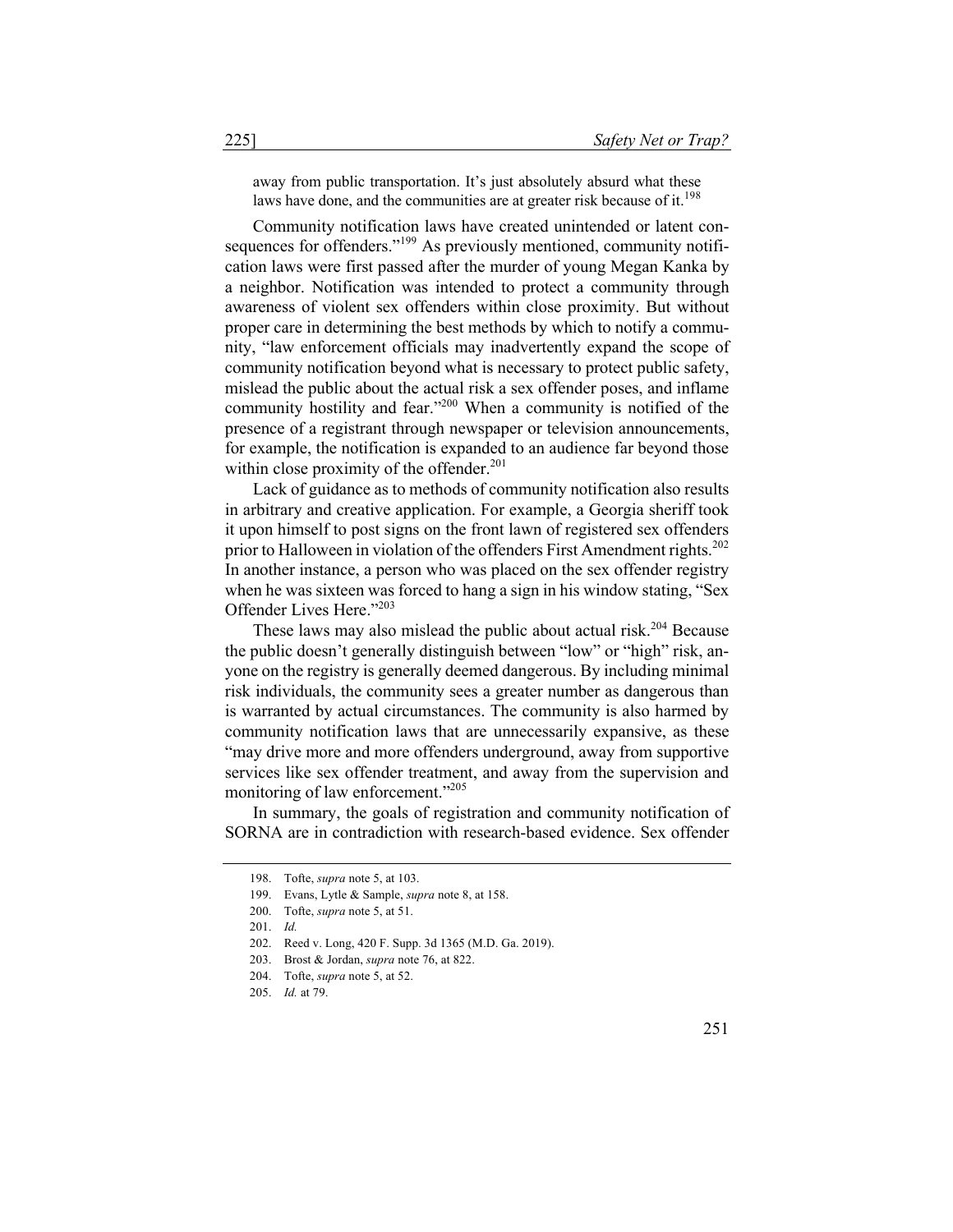laws fail to satisfy the legitimate government purpose because they (1) "do not reflect scientific research on sexual victimization, offending, and risk"; (2) "are driven by . . . horrific" and extreme cases; (3) "are politically popular [but] overly broad<sup>[]</sup> and simplistic"; and (4) "provide a superficial reassurance to the public on a profoundly complex, deeply vulnerable, and personal fear (that of rape and sexual victimization)."206

The viewpoint of one individual is particularly compelling. Patty Wetterling is the mother of Jacob Wetterling who was murdered in 1989 when he was eleven years old.<sup>207</sup> Mrs. Wetterling is the co-founder of the Jacob Wetterling Foundation and current Board Member and past Chairman of the National Center for Missing and Exploited Children.<sup>208</sup> As the mother of a murdered child, her support of the sex offender registry would be understandable based on her experience and heartache. She states she initially believed a centralized sex offender register to be a "well-intentioned tool to help law enforcement find children quickly," but she has since come to other conclusions.<sup>209</sup> She perspicaciously expresses concern and urges caution, stating that the use and effectiveness of laws that have been passed need to be looked at.<sup>210</sup> "What we really want is no more victims . . . So, how can we get there? Locking them up forever, labeling them, and not allowing them community support doesn't work. I've turned 180 (degrees) from where I was."211 Ms. Wetterling's perspective is uniquely persuasive, stemming from her role as a mother of a murdered son, her tireless advocacy for child safety, her twenty-seven-year pursuit of justice for her son, and her experience working with experts in the areas of law enforcement, child welfare, and sex offender research:

First of all, they don't understand the problem. Second of all, they usually propose legislation after another really horrific crime. So they've got public sentiment and demand: People demanding that they do something. These are people who have to get reelected, and the goal is to look like they are the toughest on crime, that they've done the most to go after these bad boys. They name the laws that are either compelling, compassionate, like after the child, or the PROTECT Act. The Adam Walsh Act

<sup>206.</sup> Terry & Ackerman, *supra* note 1, at 2.

<sup>207.</sup> *In the Dark*, supra note 80.

<sup>208.</sup> *Leadership*, NAT'L CTR. FOR MISSING AND EXPLOITED CHILDREN, https://www.missingkids.org/footer/about/leadership (last visited Feb. 28, 2021).

<sup>209.</sup> Matt Mellema, Chenakya Sethi & Jane Shim, *Sex Offender Laws Have Gone Too Far*, SLATE (Aug. 11, 2014, 12:20 PM), https://slate.com/news-and-politics/2014/08/sex-offender-registrylaws-have-our-policies-gone-too-far.html.

<sup>210.</sup> APM Reports, *Patty Wetterling on Sex Offender Registries*, YOUTUBE (Oct. 3, 2016), https://www.youtube.com/watch?v=YXUSjY6DIhw.

<sup>211.</sup> Baran & Vogel, *supra* note 178.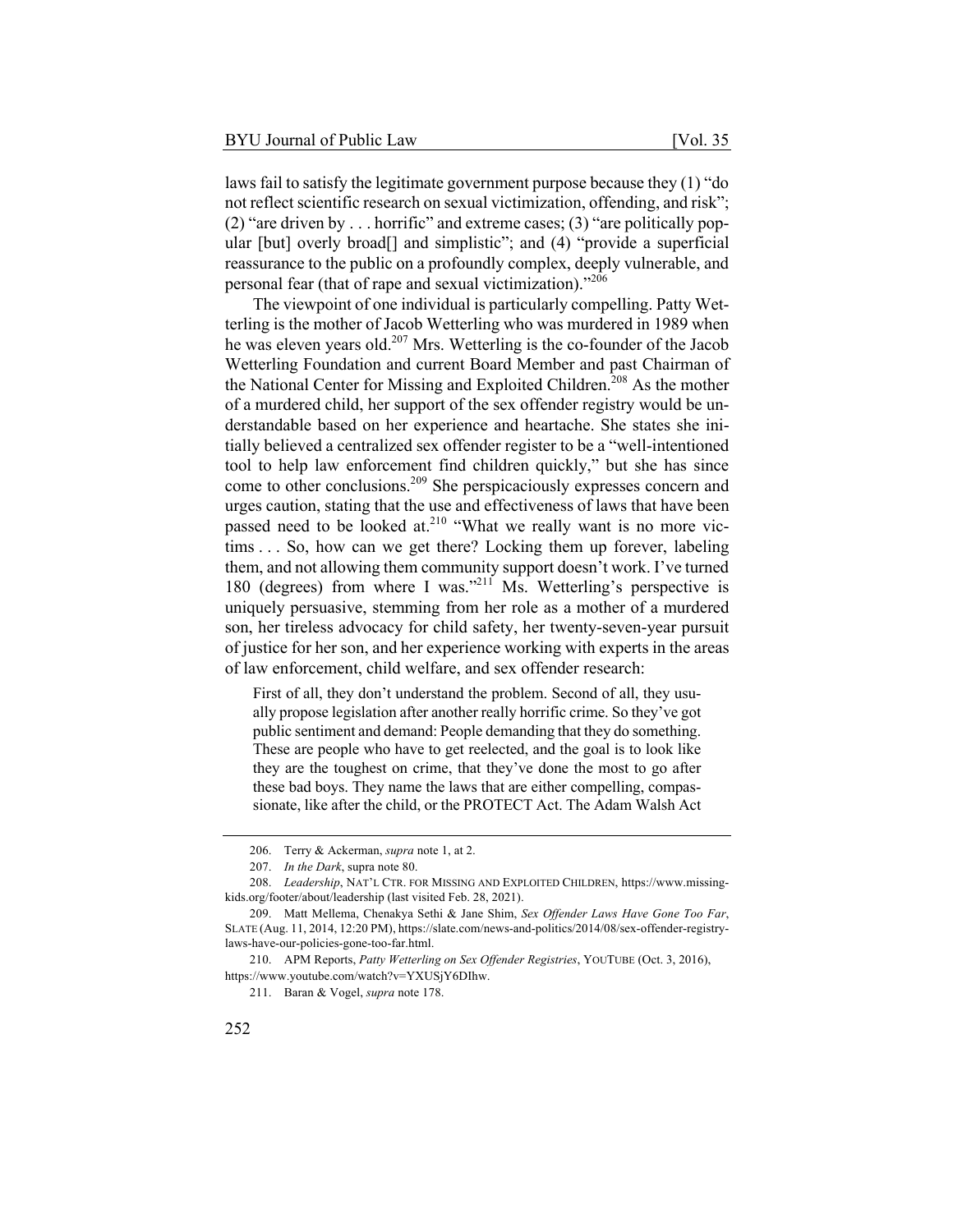is named after a child. There are so many named after children, Dru's Law, Jessica's Law. It gives the sense that this is compassionate and caring and that it will make the world safer. Often, it doesn't . . . I'm not soft on these guys, but I just know that they're not all the same. They're not all the same and we can't treat them as such. $212$ 

#### *B. Evaluation of Case Law*

All courts agree the sex offender registry and notification laws have a legitimate government purpose.<sup>213</sup> The problem is that courts have wrongly assumed that the legislation as enacted fulfills this purpose. It does not.

Numerous court opinions have expressed a lack of understanding regarding the effects of public access to the sex offender registry. In *Smith v. Doe*, the United States Supreme Court considered a challenge to the Alaska Sex Offender Registration Act as to whether it was a retroactive punishment prohibited by the *Ex Post Facto* Clause of the Constitution.214 Although the issue before the Court was not the compelled speech doctrine, the opinion is worth considering here. In its opinion, the Court minimized the consequence to sex offenders of public internet access to the sex offender registry. Acknowledging the unlimited geographic reach of the internet, the Court reasoned "a lasting and painful impact" on an offender is not due to the registration requirements of the law but rather from the conviction itself being a matter of public record.<sup>215</sup> According to the court, public access to the internet, which "makes the document search more efficient, cost effective, and convenient," is analogous to access to archived public records.<sup>216</sup> The Court's specious reasoning equates the ease of opening a laptop and doing a quick "google" search with the time and effort it takes to do an in-person criminal records search at a courthouse. Given the increased ease and public adeptness at using the internet

<sup>212.</sup> Terry & Ackerman, *supra* note 1, at 75–76.

<sup>213.</sup> *See, e.g.* Doe 1 v. Marshall, 367 F. Supp. 3d 1310, 1318 (M.D. Ala. 2019), Reed v. Long, 420 F. Supp. 3d 1365 (M.D. Ga. 2019), Doe v. Kerry, 2016 U.S. Dist. LEXIS 49912 (N.D. Cal. Apr. 13, 2016).

<sup>214.</sup> Smith v. Doe, 538 U.S. 84, 89 (2003).

<sup>215.</sup> *Id.* at 101.

<sup>216.</sup> *Id.* at 99 ("An individual seeking the information must take the initial step of going to the Department of Public Safety's Web site, proceed to the sex offender registry, and then look up the desired information. The process is more analogous to a visit to an official archive of criminal records than it is to a scheme forcing an offender to appear in public with some visible badge of past criminality.").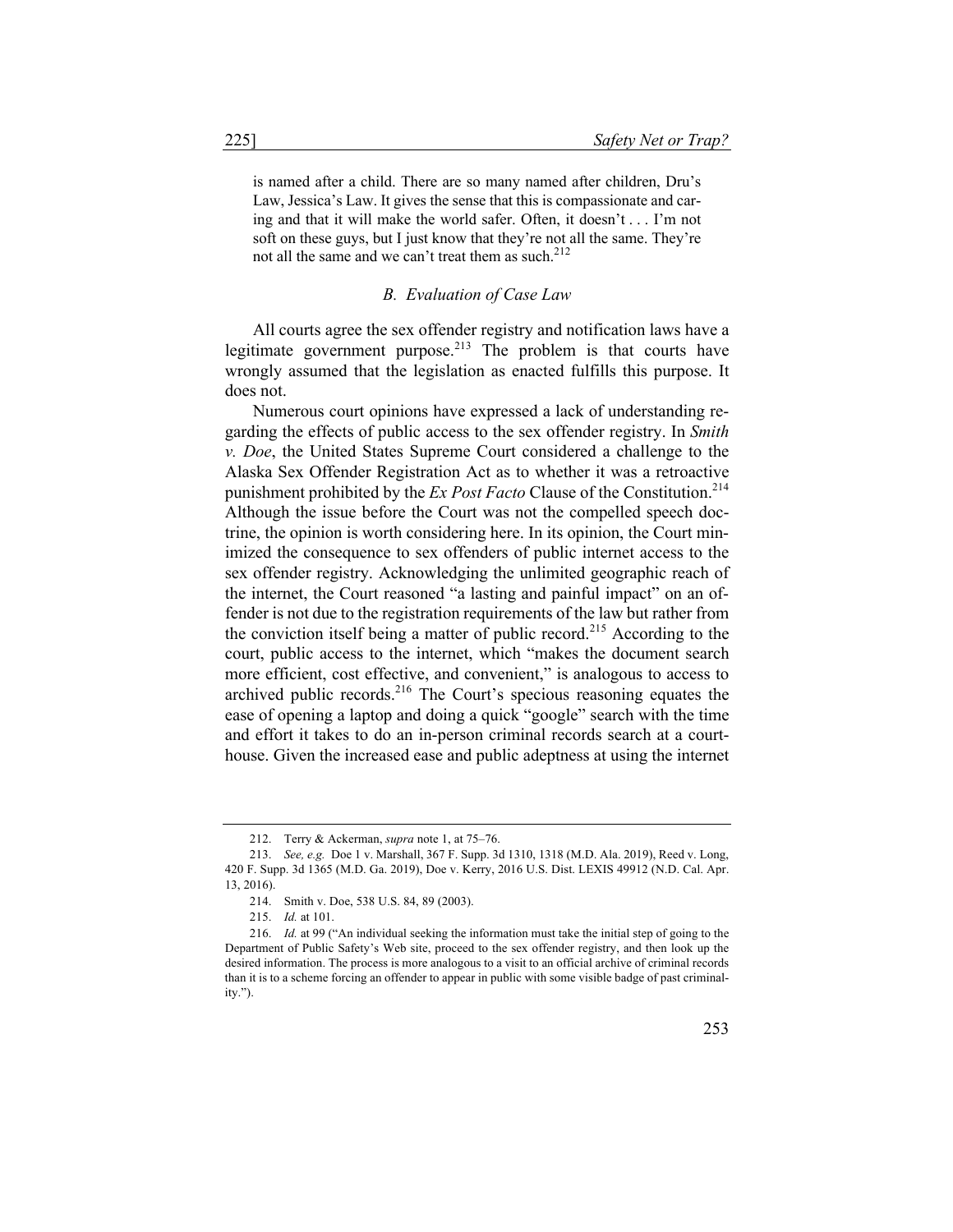since the time of this 2002 opinion, it is surprising this is still considered "good law."

In *United States v. Fox*, the appellate court explicitly stated that SORNA is not limited in its purpose to applying to only violent sex offenders, but specifically states "its expressed goal is to protect the public 'from sex offenders *and* offenders against children.'"<sup>217</sup> The Court dismissed the claim its application to non-violent offenders infringed upon First Amendment rights and was not overly broad, citing the explicit goals of the legislation as sufficient.<sup>218</sup> The Court made several incongruous assertions regarding the public nature of the registry. In dismissing the argument that SORNA is overly broad, the Court approved the inclusion of non-violent offenders within the mandatory registration and notification requirements of the law same as those convicted of violent offenses. In doing so, the Court made an illusory distinction. The Court said, "SORNA does not label sex offenders as dangerous—it labels them as convicted sex offenders."<sup>219</sup> This assumes one looking at the registry makes this same distinction, when, as we have already seen, most equate being on the registry as being dangerous, or even worse, as being a pedophile.<sup>220</sup>

Additionally, the Court found that even though sex offenders are required "to disclose information to states who, in turn, publish that information in a database[,] [i]t does not require sex offenders to declare their status to every person they meet."<sup>221</sup> This ignores the reality that everyone they meet has access to this personal information they are compelled to provide. An offender cannot choose to whom this speech is made, as everyone is a potential "hearer."

The primary issue which must be addressed is whether what is acknowledged to be a legitimate government purpose is actually fulfilled by this legislation. The Supreme Court in *Packingham v. North Carolina* held that a legitimate government interest "cannot, in every context, be

<sup>217.</sup> United States v. Fox, 286 F. Supp. 3d 1219, 1224 (D. Kan. 2018) (citing 34 U.S.C. § 20901).

<sup>218.</sup> *Id.* ("The court concludes that SORNA provides law enforcement officials and the public with information about sex offenders to further these goals directly.").

<sup>219.</sup> *Id.*

<sup>220.</sup> Tofte, *supra* note 5, at 6 (email communication from Jameel N. to Human Rights Watch, June 4, 2005) ("When people see my picture on the state sex offender registry they assume I am a pedophile . . . What the registry doesn't tell people is that I was convicted at age 17 of sex with my 14-year-old girlfriend, that I have been offense-free for over a decade, that I have completed my therapy, and that the judge and my probation officer didn't even think I was at risk of reoffending. My life is in ruins, not because I had sex as a teenager, and not because I was convicted, but because of how my neighbors have reacted to the information on the internet.").

<sup>221.</sup> United States v. Fox, 286 F. Supp. 3d 1219, 1224 (D. Kan. 2018).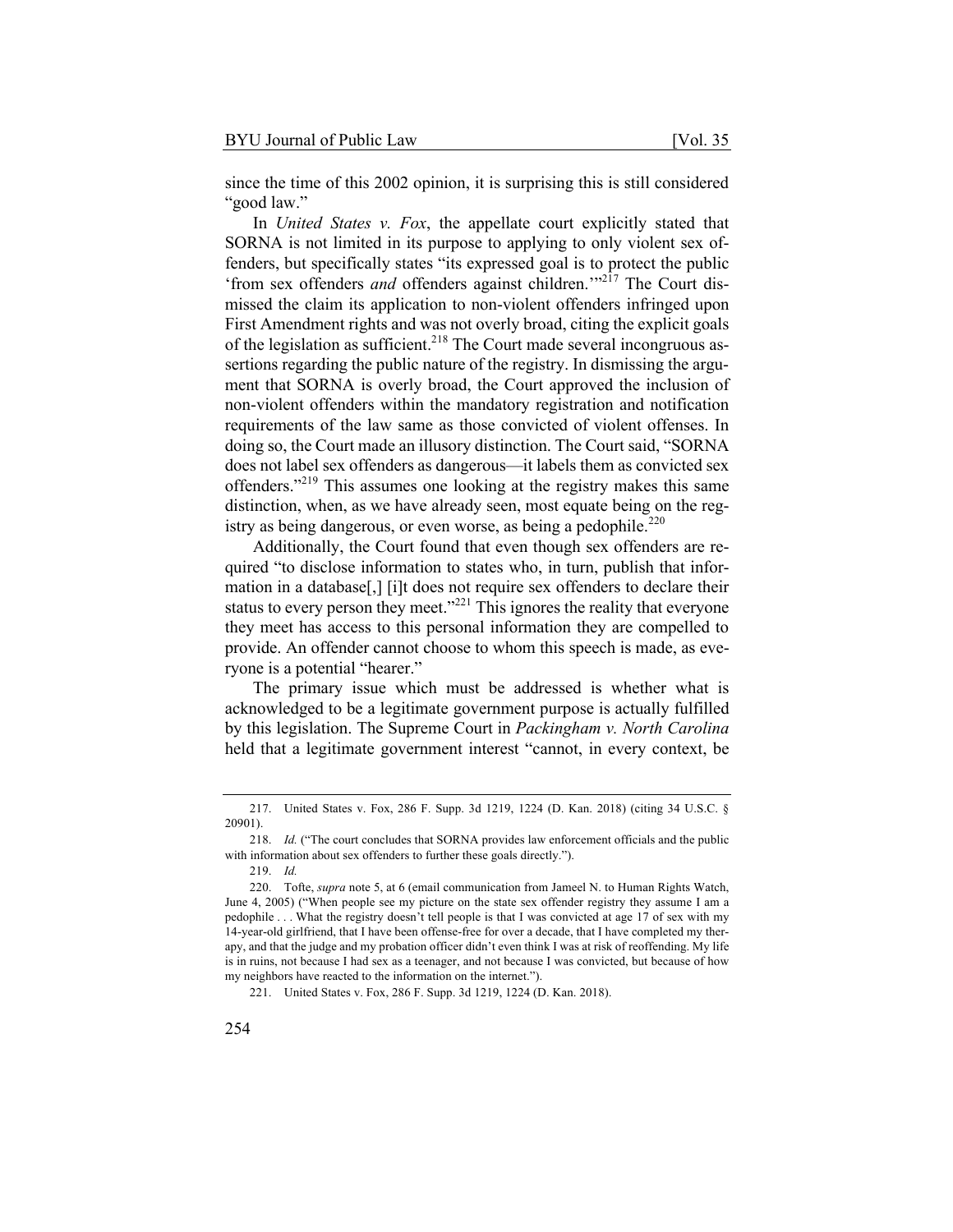insulated from all constitutional protections."<sup>222</sup> The case law regarding sex offender registration and notification wrongly *assumes* the purpose is fulfilled by the law. Research shows this assumption simply does not coincide with reality, especially as it is applied to *all* sex offenders.<sup>223</sup> Consider the court opinion in *Doe v. Marshall,* the recently decided Alabama case previously discussed.<sup>224</sup> The issue before the court was mandatory branding on a driver's license, an aspect of registration not found in SORNA, but required in the Alabama Sex Offender Registration and Community Notification Act.<sup>225</sup> The court opinion provides compelling reasoning that can be applied to other SORNA cases. Not all creative methods, simply because there is a legitimate purpose, can be used unless they are the least restrictive means to achieve the goal.

#### *C. Recommendations*

Two goals must clearly be set forth in the consideration of recommendations: (1) the protection of individuals, and (2) the respecting of sex offenders' First Amendment rights.

Recommendations are made with the aim to satisfy both goals, as they both reflect the highest values within our society. Of utmost importance is the recognition that "[p]rotecting the community and limiting unnecessary harm to former offenders are not mutually incompatible goals. To the contrary, one enhances and reinforces the other."<sup>226</sup> The rights of some do not carelessly need to be sacrificed for the protection of others. As the Alabama court so clearly stated, protecting children is a compelling state interest, but "sex offenders are not second-class citizens. The Constitution protects their liberty and dignity just as it protects everyone else's."<sup>227</sup>

For these goals to be accomplished, the "one-size-fits-all" mentality that has dictated our laws and policies must be abandoned and replaced by those which are research-based. "Despite the intuitive value of using sci-

<sup>222.</sup> Packingham v. North Carolina, 137 S. Ct. 1730, 1736 (2017) (quoting Stanley v. Georgia, 394 U.S. 557, 563 (1969)). The Supreme Court found a North Carolina law overly broad that "makes it a felony for a registered sex offender to 'access a commercial social networking Web site where the sex offender knows that the site permits minor children to become members or to create or maintain personal Web pages.'" *Id.* at 1738 (Alito, J., concurring) (quoting N.C. Gen. Stat. Ann. §§ 14-202.5(a), (e) (2015)).

<sup>223.</sup> *See* Agan, *supra* note 6.

<sup>224.</sup> Doe 1 v. Marshall, 367 F. Supp. 3d 1310 (M.D. Ala. 2019).

<sup>225.</sup> *Id.* at 1318.

<sup>226.</sup> Tofte, *supra* note 5, at 11.

<sup>227.</sup> Doe 1 v. Marshall, 367 F. Supp. 3d 1310, 1318 (M.D. Ala. 2019).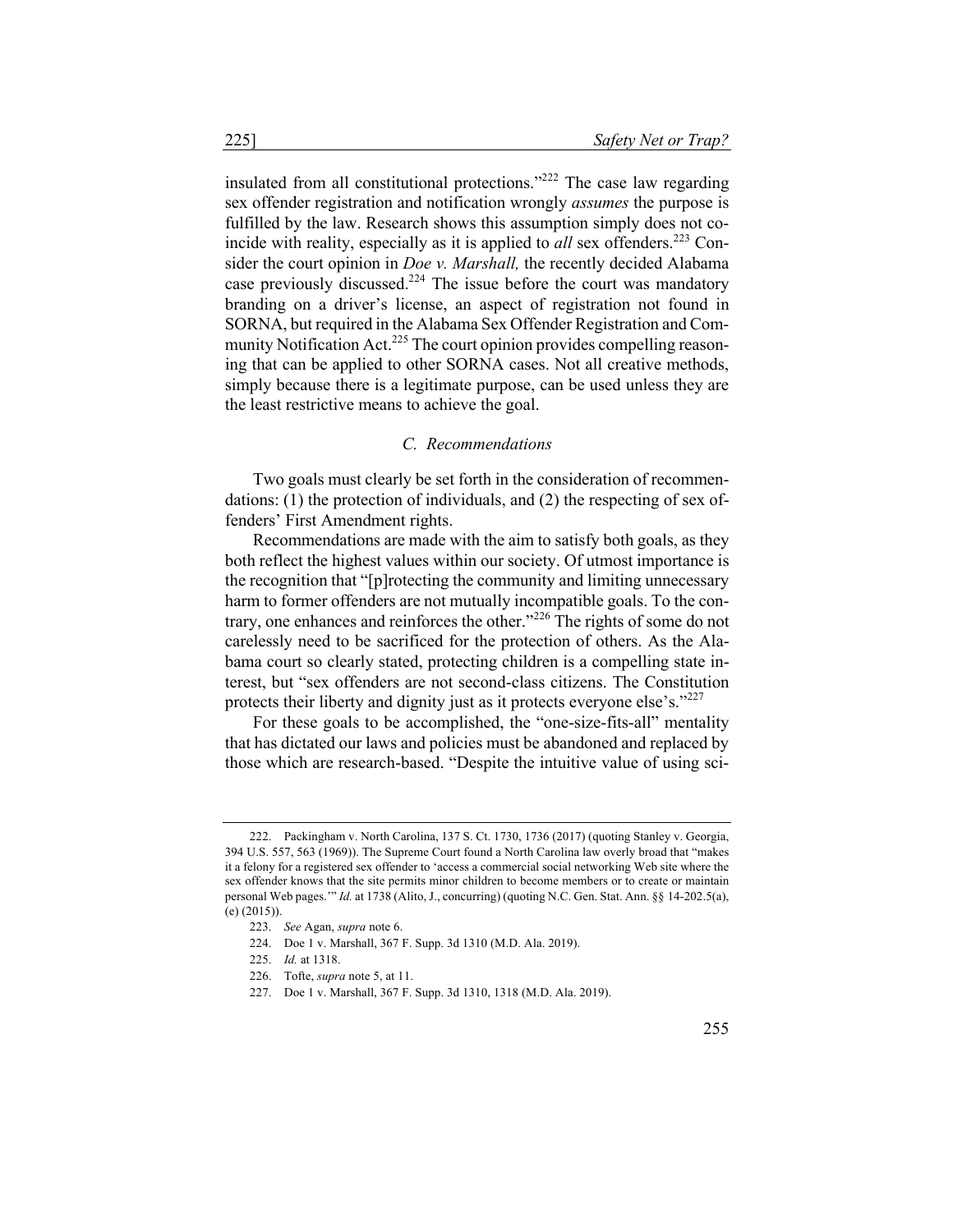ence to guide decision-making, laws and policies designed to combat sexual offending are often introduced or enacted in the absence of empirical support."<sup>228</sup> Many are enacted without "evidence supporting their effectiveness in promoting public safety or preventing sexual victimization."<sup>229</sup> Rather than continue the enactment and enforcement of legislation that reinforces misplaced assumptions, a more advantageous approach includes examining existing laws, reviewing empirical evidence, and conducting further research on causes of behavior with thorough analysis of information.<sup>230</sup>

Since different types of sex offenders have different propensities to reoffend,<sup>231</sup> laws must be tailored that reflect these differences. Identification of the very serious sex offenders —those who are violent, those who commit crimes against minors, those at risk of repeat offending—is of immediate concern.<sup>232</sup> Laws requiring compliance of these individuals with sex offender registry and notification are appropriate. Those that do not fall within this category should not be subject to the same restrictions in the same manner. Registration should be limited to individuals "who have been individually determined to pose a high or medium risk to the community."<sup>233</sup> Risk can be more accurately determined by consideration of the type of offense committed, the length of the individual's offense-free time, and the presence of other relevant factors that are "statistically correlated with the likelihood of reoffending."<sup>234</sup>

The duration of one's mandated compliance with the sex offender registry should also be evaluated and tailored to the level of risk. Compliance obligations can be imposed for a shorter duration on a case-by-case basis or as a condition of parole.<sup>235</sup> "If the goal of sex offender registries is to enhance community safety, then the law should require registration for only so long as a former offender can reasonably be deemed to pose a meaningful risk of committing another sexually violent offense."<sup>236</sup>

<sup>228.</sup> Chris Lobanov-Rostovsky, *Sex Offender Management Strategies, Office of Justice Programs*, U.S. Department of Justice, https://smart.ojp.gov/somapi/chapter-8-sex-offender-management -strategies (last visited Mar. 6, 2021).

<sup>229.</sup> *Twenty Strategies for Advancing Sex Offender Management in Your Jurisdiction*, CTR. FOR SEX OFFENDER MGMT. (Dec. 2008), at 44.

<sup>230.</sup> *See* Evans, Lytle & Sample, *supra* note 8.

<sup>231.</sup> Przybylski, *supra* note 174.

<sup>232.</sup> Terry & Ackerman, *supra* note 1, at 63–64.

<sup>233.</sup> *Id.* at 45.

<sup>234.</sup> Tofte, *supra* note 5, at 46.

<sup>235.</sup> *Id.* at 11–12.

<sup>236.</sup> *Id.* at 41.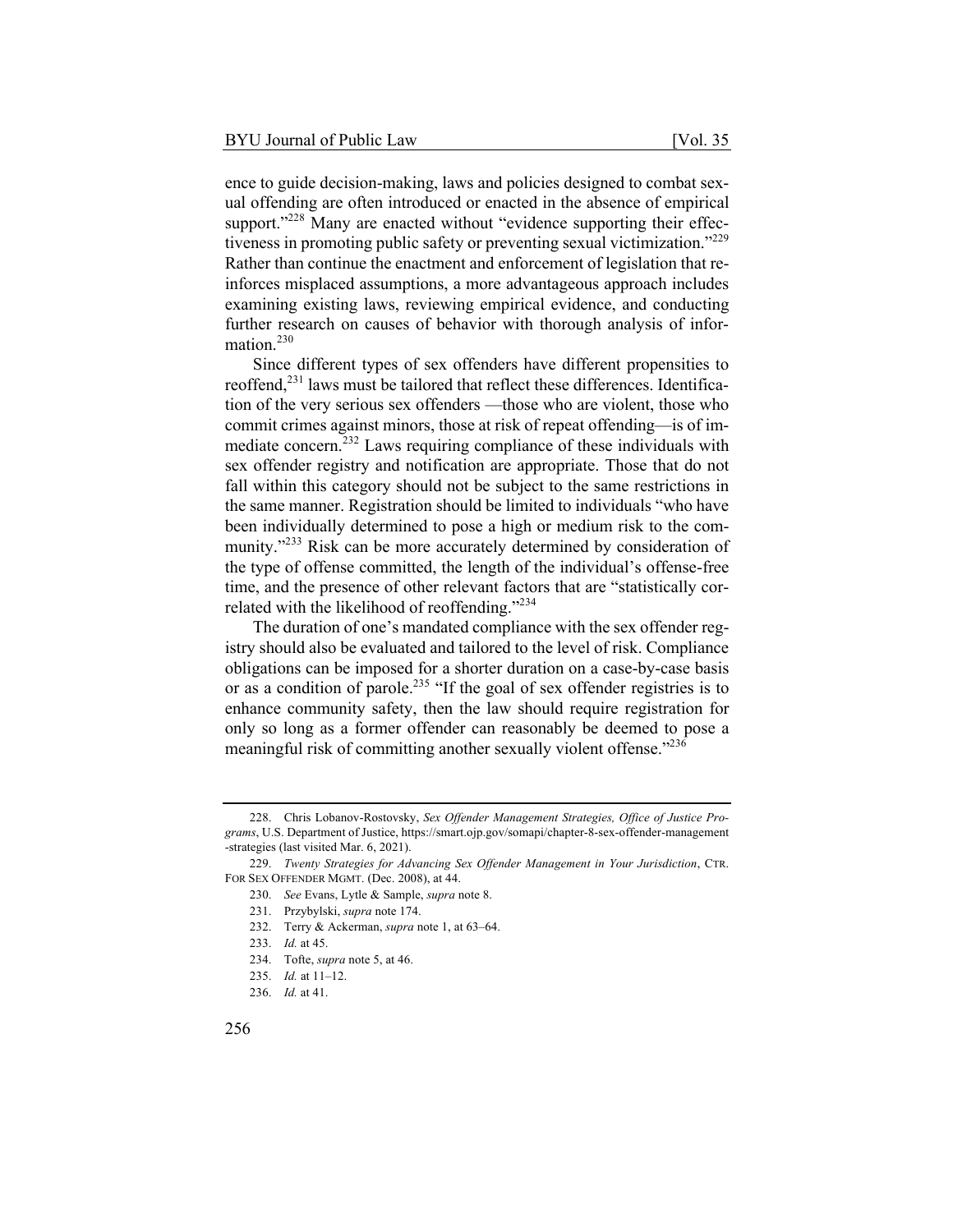A collateral benefit in reducing the number of individuals included on the sex offender registry to those that most require monitoring is that it allows for the reallocation of resources to uses shown to be more effective. When research-based evidence of effectiveness guides sex offender management strategies, "there is little question that both public safety and the efficient use of public resources [are] enhanced."237 Millions of dollars are spent on registration and community notification programs that do not address the "real causes of child sexual abuse and adult sexual violence."<sup>238</sup> The reallocation of resources would allow more "money spent on prevention, education, and awareness programs for children and adults, counseling for victims of sexual violence, and programs that facilitate treatment and the transition back to society for convicted sex offenders."<sup>239</sup> Communities are safer when a previously convicted sex offender succeeds in living in the community.<sup>240</sup> By removing those from the registry with a low rate of recidivism, the financial resources of states could be reallocated to "prevent sexual offenses, support services for victims of sexual crimes, and monitor people who are actually at high risk of reoffending . . . instead [of] squander[ing it] to monitor people unlikely to commit crimes in the future."241

Fortunately, some states have successfully implemented narrowly tailored legislation which can serve as a blueprint for other jurisdictions.<sup>242</sup> Provisions within these laws include consultations with child safety and women's rights advocates, case-by-case evaluations, risk assessment, community notification on a need-to-know basis, and individual residency restriction considerations.<sup>243</sup> The goal of this approach is the prevention of sexual violence by successful reintegration into society of former sex offenders.<sup>244</sup> As explained in a Human Rights Watch report, Minnesota's approach reflects research-based evidence:

In Minnesota, state legislators and government officials, in consultation with child safety and women's rights advocates, have constructed carefully tailored evidence-based laws that aim to prevent sexual violence by safely integrating former sex offenders into the community, restricting

<sup>237.</sup> Lobanov-Rostovsky, *supra* note 228.

<sup>238.</sup> Tofte, *supra* note 5, at 10 (quoting a telephone interview by Human Rights Watch with Alison Feigh, a child safety specialist with the Jacob Wetterling Foundation on September 8, 2006). 239. *Id.*

<sup>240.</sup> *Id.*

<sup>241.</sup> Brost & Jordan, *supra* note 76, at 829 (citation omitted).

<sup>242.</sup> *See Twenty Strategies*, *supra* note 229, at 46 and Tofte, *supra* note 5, at 62–63.

<sup>243.</sup> Tofte, *supra* note 5, at 11.

<sup>244.</sup> *Id.*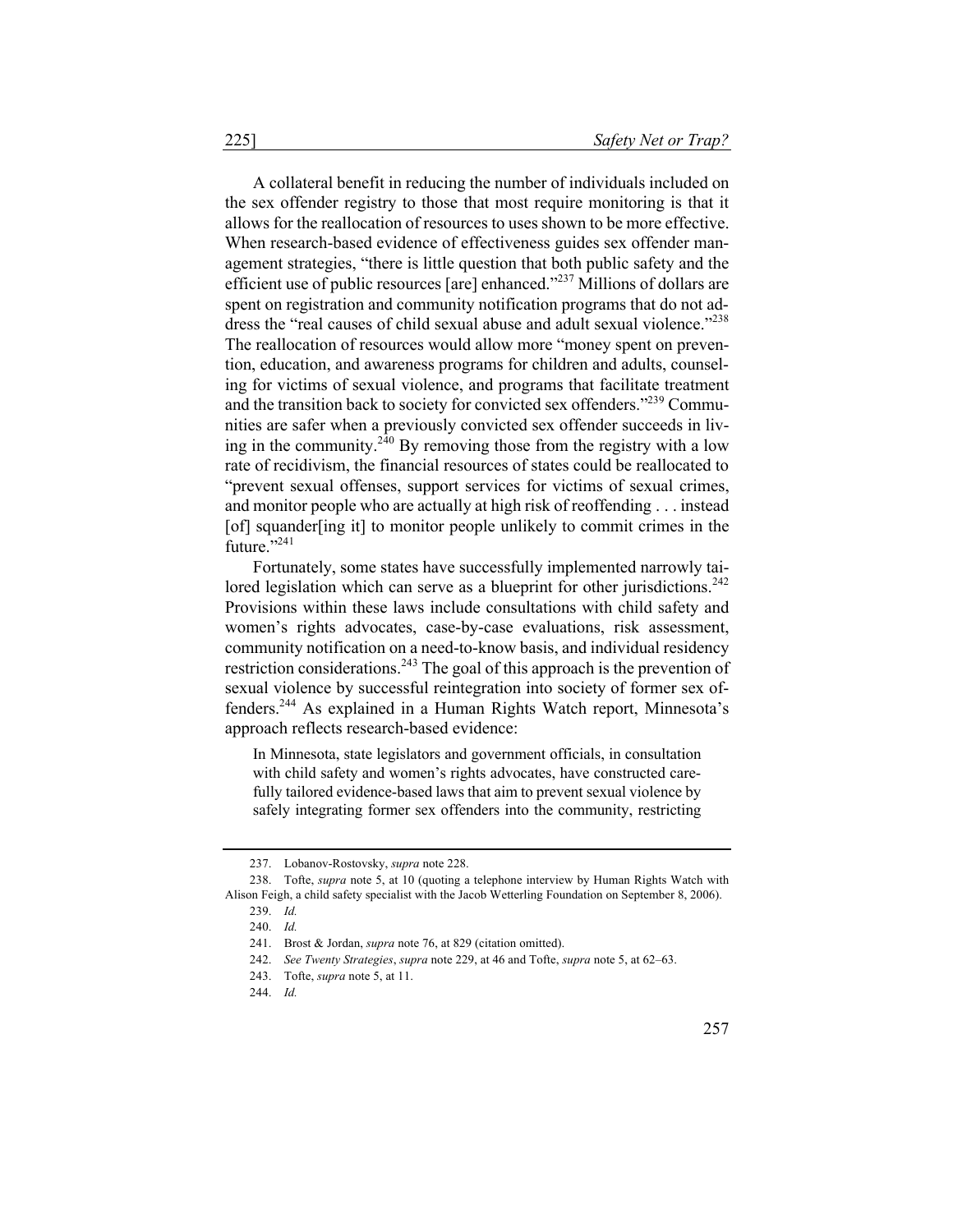their rights only to the extent necessary to achieve that goal. Before they are released from prison, convicted sex offenders in Minnesota are assessed by a panel of experts, who determine whether an individual should be subject to registration and community notification, and if so for how long. The panel has the authority to periodically reassess the convicted sex offender's level of dangerousness and adjust his or her registration and community notification requirements accordingly. Community notification is on a need-to-know basis. As the Minnesota community notification law states, "The extent of the information disclosed and the community to whom disclosure is made must be related to the level of danger posed by the offender, to the offender's pattern of offending behavior, and to the need of community members for information to enhance their individual and collective safety." Minnesota has not adopted universal residency restriction legislation. Instead, law enforcement and the assessment panel jointly assess whether an individual on probation or parole should be subject to residency restrictions and what those restrictions should be. $245$ 

The registration and notification system of Vermont provides another specific example for consideration of an approach that protects both individuals and First Amendment rights:

Vermont has a carefully tailored community notification law that limits notification to individuals who pose a high risk to the community, only for so long as they pose that risk, and on a need-to-know basis.

The online registry contains only offenders who have committed sexually violent crimes and "sexual predators," defined as offenders determined through an independent court proceeding to have a certain degree of compulsion to commit sexual crimes. At present, only 282 out of 24,000 registered offenders in Vermont are listed on the state's sex offender website. According to an official with the Vermont Department of Public Safety, "By limiting the number of offenders who are subject to uncontrolled disclosure, the state hopes to make it easier for members of the public to identify the individuals who pose the most significant risk, and to support offender treatment and reintegration into society." . . . Unlike other states, which have had a difficult time keeping track of individuals required to register by law, Vermont officials say that 97 percent of offenders were in compliance with their registration requirement.<sup>246</sup>

The protection of both individuals and the rights of sex offenders can be furthered by the following proposals:

<sup>245.</sup> *Id.*

<sup>246.</sup> *Id.* at 62.